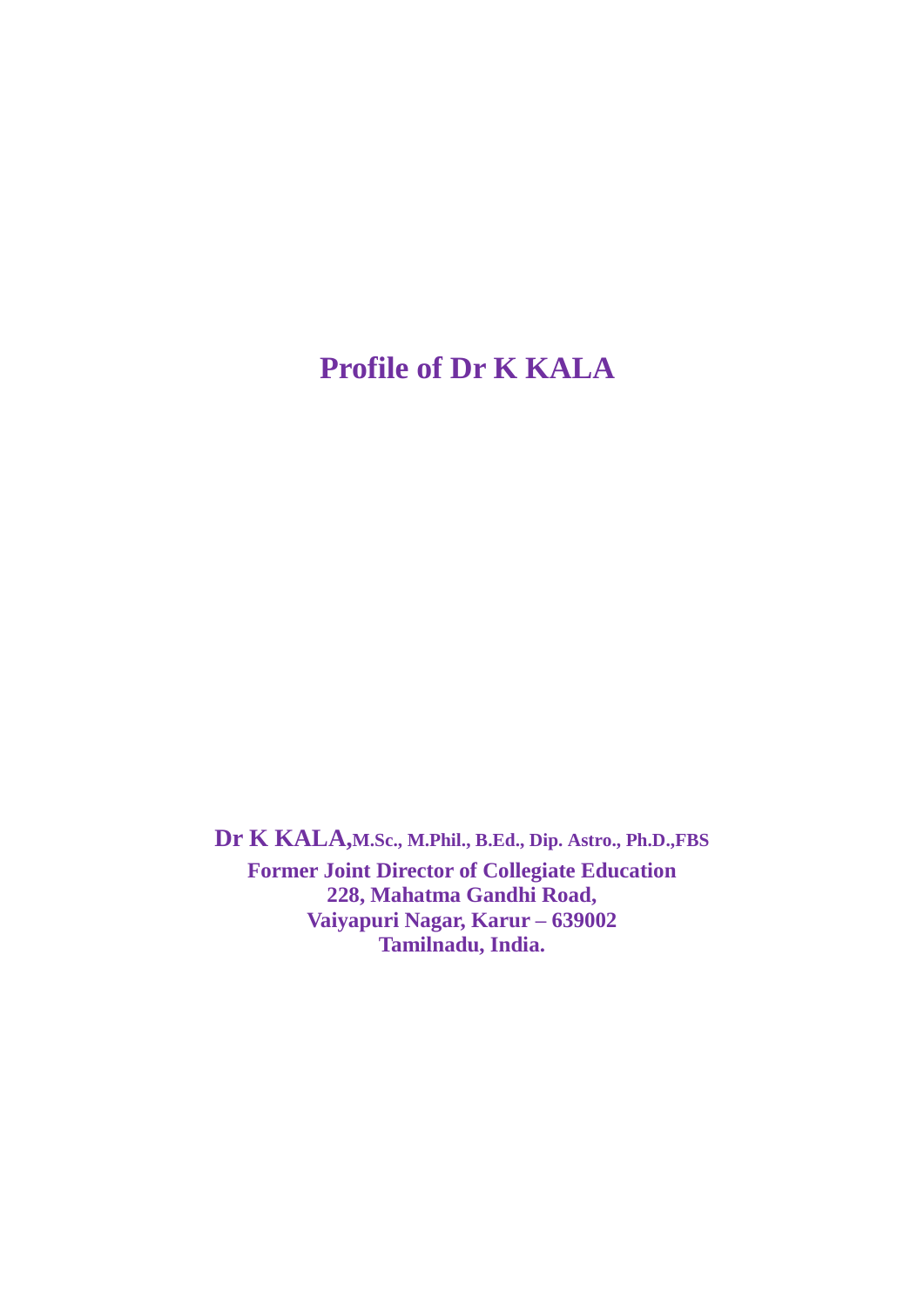# **Profile of Dr K KALA**

**----------------------------------------------------------------------------------------------------------------**

# **I. GENERALINFORMATION OFTHEAPPLICANT:-**

|                               |           |                          | a. Name of the Applicant : Dr. K. KALA                       |  |  |
|-------------------------------|-----------|--------------------------|--------------------------------------------------------------|--|--|
|                               |           |                          | (In block letters and asit appears inPh.D DegreeCertificate) |  |  |
| b. Date of Birth              |           | $\mathbb{R}^n$           | 18-10-1957                                                   |  |  |
| c. Age as on 31.12.2017       |           | $\sim 1000$ M $_\odot$ . | 60 Years 5 Months                                            |  |  |
| d. Address forcorrespondence: |           |                          | No:228, Mahatma Gandhi Road,                                 |  |  |
|                               |           |                          | VaiyapuriNagar, Karur, Tamilnadu.                            |  |  |
|                               |           |                          | Pin code - 639002.                                           |  |  |
| d. Contactdetails:            |           |                          |                                                              |  |  |
|                               | Mobile    | $\mathbf{L}$             | 9487533824                                                   |  |  |
|                               | Land line | $\ddot{\cdot}$           | 04324-233824                                                 |  |  |
|                               | E-Mail    | $\ddot{\cdot}$           | kkalasethu@gmail.com                                         |  |  |
| e. Nationality                |           | $\ddot{\cdot}$           | Indian                                                       |  |  |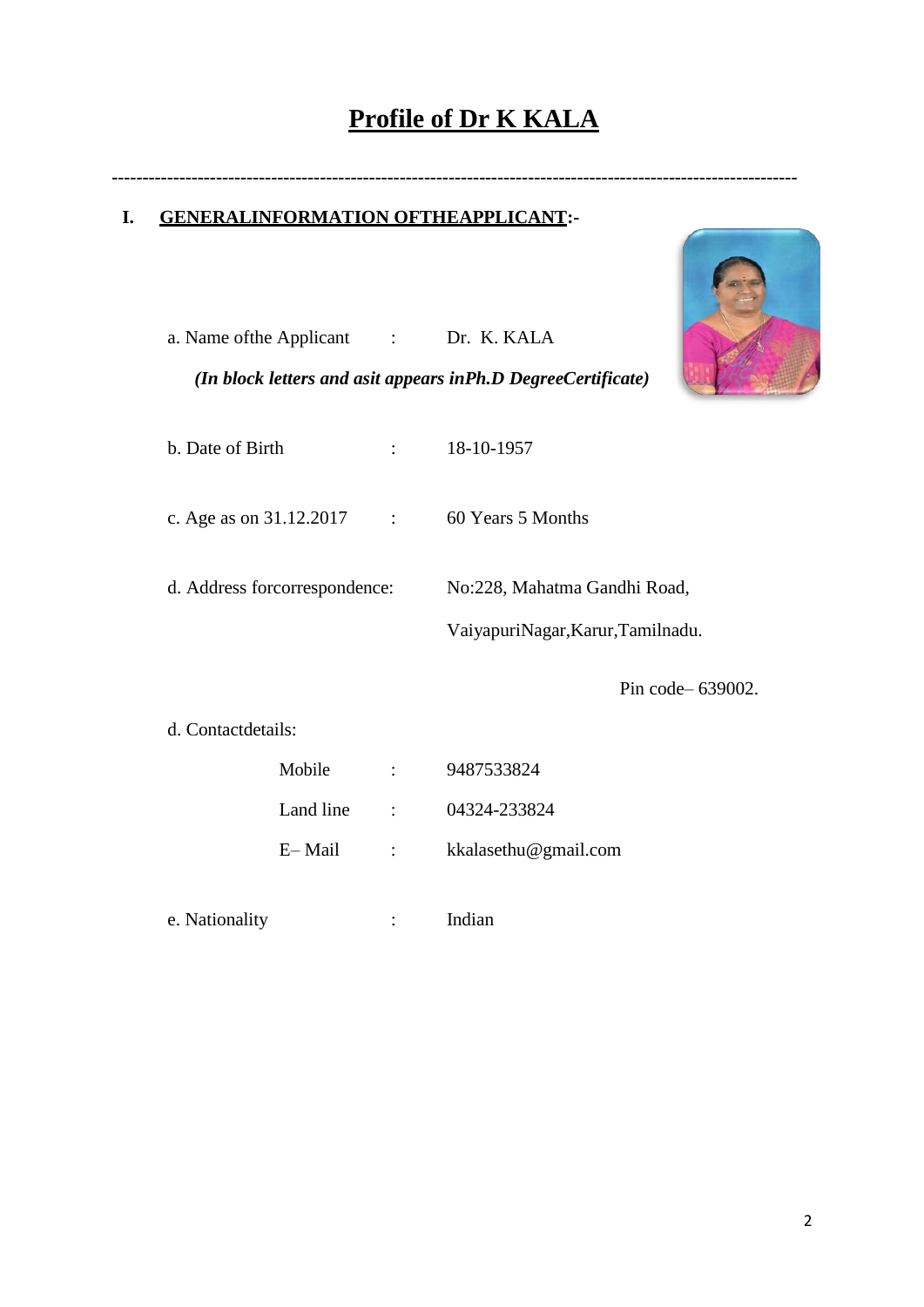# II. EDUCATIONALOUALIFICATION:-

| <b>Qualification</b>    | Year | <b>Grading</b>      | <b>University</b>              | Subject&Areao<br>fspecialization                          |
|-------------------------|------|---------------------|--------------------------------|-----------------------------------------------------------|
| Graduation              | 1978 | <b>First Class</b>  | University of<br><b>Madras</b> | <b>Botany</b>                                             |
| Post-Graduation         | 1980 | <b>First Class</b>  | University of<br><b>Madras</b> | <b>Botany</b>                                             |
| <b>B.Ed</b>             | 1982 | <b>Second Class</b> | Annamalai<br>University        | Education                                                 |
| Diploma in<br>Astrology | 2003 |                     | <b>SASTRA</b><br>University    | Astrology                                                 |
| Ph.D                    | 2002 | HighlyCo<br>mmended | Bharathidasan<br>University    | Botany-<br>Medicinal<br>PlantsandEnviro<br>nmentalScience |

# **III. PRESENTPOSITION:-**

| <b>Present position held</b>                                | <b>Organization</b>                                     | From<br>(Date) | <b>Total Experience</b><br>(In Years & Months) |
|-------------------------------------------------------------|---------------------------------------------------------|----------------|------------------------------------------------|
| Member, Executive<br>Council                                | Mother<br>Teresa<br>Women <sup>"</sup> s<br>University, | 03-01-2017     | 1 year 3 Months                                |
| Member,<br>DistrictEnvironmentImpactAss<br>essmentAuthority | Collectorat<br>e,KarurDist                              | 19-05-2017     | 10 <sub>months</sub>                           |
| HonoraryMember, KVB<br>SexualHarassmentCommitt<br>ee        | Karur Vysya Bank                                        | 04-05-2013     | 4 years 10 months                              |
| PlanningBoardMemberGo<br>vernorNominee                      | <b>Bharathidas</b><br>anUniversit<br>y, Trichirap       | 14-08-2015     | 2 years 7 months                               |

# IV. ACADEMIC EXPERIENCE / SERVICE DETAILS:-

# a. Universities:-

| Post held                                            | <b>Organization</b>                            |            | <b>Date</b> | <b>TotalExperience(In</b> |
|------------------------------------------------------|------------------------------------------------|------------|-------------|---------------------------|
|                                                      |                                                | From       | <b>To</b>   | <b>Years&amp;Months)</b>  |
| Director, Students<br>CounselingandGri<br>evanceCell | <b>Bharathidasan</b><br>University, Tri<br>chy | 24-07-2009 | 03-09-2010  | 1 Year 1 Month            |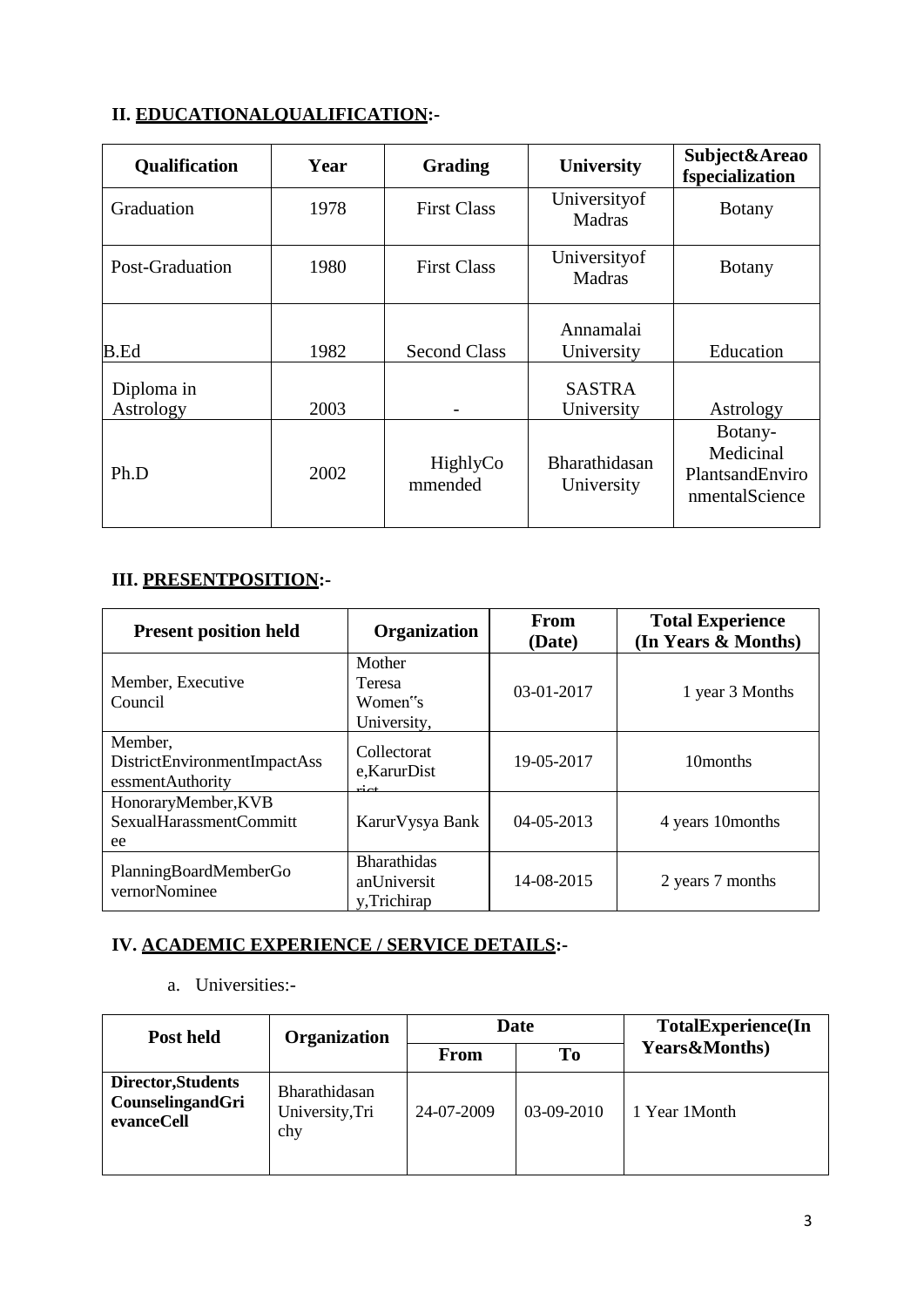# b. Otherthan Universities(Post-GraduateColleges /Publiclyfundedresearchinstitutions:-

|                                                                             |                                                               | <b>Date</b> |                | TotalExperience(               |
|-----------------------------------------------------------------------------|---------------------------------------------------------------|-------------|----------------|--------------------------------|
| Post held                                                                   | Organization                                                  | From        | T <sub>0</sub> | In<br><b>Years&amp;Months)</b> |
| <b>RegionalJointDire</b><br>ctorofCollegiateE<br>ducation, Trichy           | HigherEducation<br>Department, Tami<br><b>InaduGovernment</b> | 30-06-2014  | 31-05-2016     | 1 Year11Months                 |
| <b>RegionalJointDirecto</b><br>rofCollegiateEducatio<br>n(Incharge), Trichy | HigherEducation<br>Department, Tami<br><b>InaduGovernment</b> | 31-05-2014  | 29-06-2014     | 1 Month                        |
| Promotedas a GradeI<br>Principal                                            | GovernmentArtsColle<br>ge(Autonomous), Kar<br>ur              | 03-07-2013  | 30-06-2014     | 1 Year                         |
| Promotedas a<br>GradeIIPrincipal                                            | N.K.R.Government<br>ArtsCollege<br>forWomen,Namakk            | 15-10-2012  | 02-07-2013     | 8 Months                       |
| <b>HODof Botany</b>                                                         | <b>GovernmentArtsColle</b><br>ge(Autonomous), Kar<br>ur       | 04-09-2010  | 14-10-2012     | 2 Years1 Month                 |
| <b>AssociateProfessor</b>                                                   | GovernmentArtsColle<br>ge(Autonomous), Kar<br>ur              | 13-12-2007  | 23-07-2009     | 1 Year 7Months                 |
| <b>HODof Botany</b>                                                         | GovernmentArtsColle<br>ge(Autonomous), Kar<br><b>ur</b>       | 12-04-2006  | 12-12-2007     | 1 Year 8Months                 |
| <b>Readerin Botany</b>                                                      | GovernmentArts<br>College, Karur                              | 08-06-2002  | 11-04-2006     | 3 Years 10 Months              |
| <b>S.GLecturer</b><br>inBotany                                              | GovernmentArts<br>College, Karur                              | 16-05-1997  | 07-06-2002     | 5 Years                        |
| S.S<br>LecturerinBota<br>ny                                                 | GovernmentArts<br>College, Karur                              | 29-06-1989  | 15-05-1997     | 7 Years11 Months               |
| <b>Dateofregulariza</b><br>tionasLecturer                                   | <b>GovernmentArts</b><br>College, Karur                       | 16-12-1988  | 28-06-1989     | 1 Year 6Months                 |
| <b>AssistantProfessor</b>                                                   | GovernmentArts<br>College, Karur                              | 25-02-1982  | 15-12-1988     | 6 Years 10 Months              |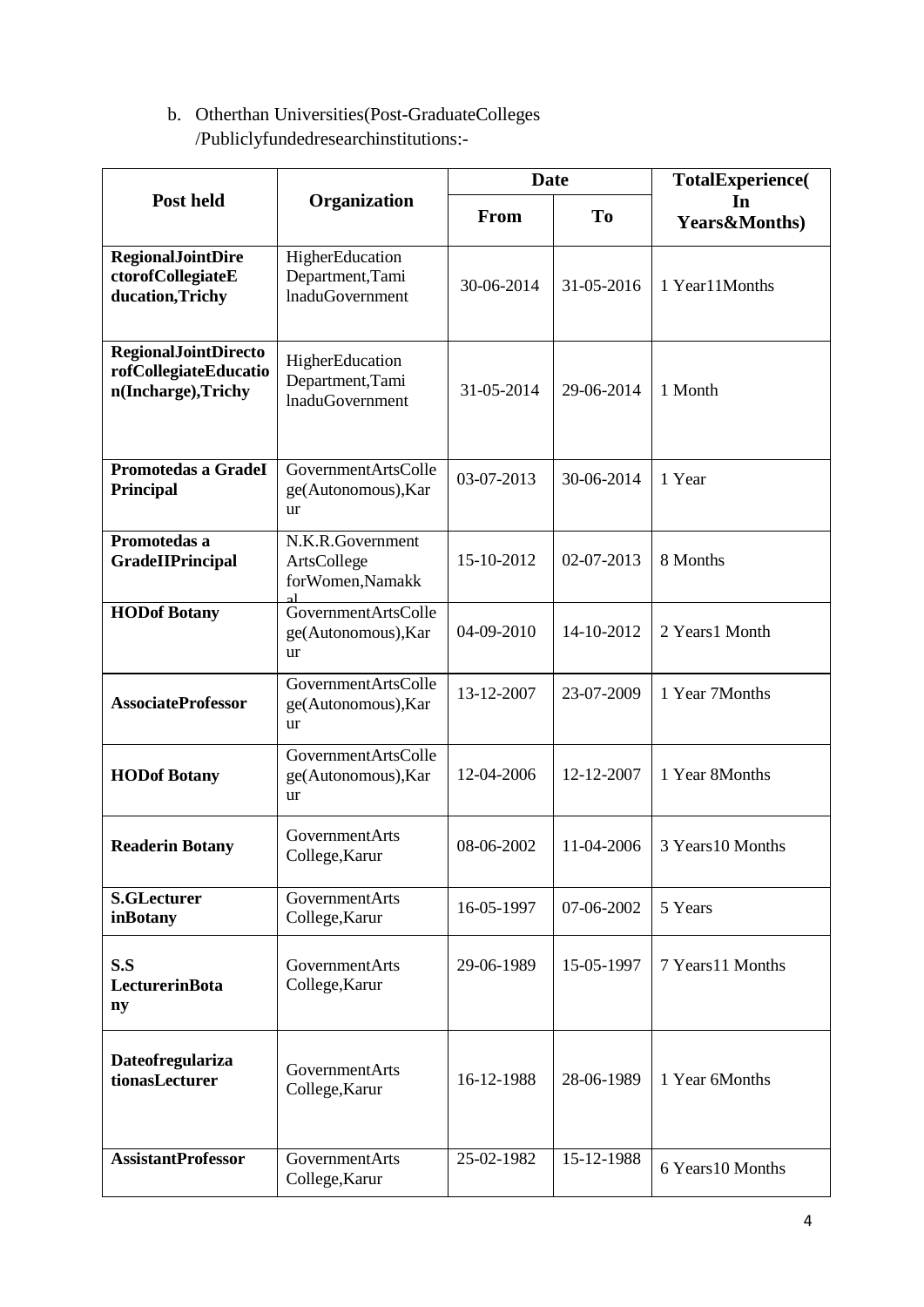#### V. INTERNATIONALACADEMIC EXPOSURE:-

| No. of                   | No.                 | <b>Additionalparticularsto</b> |
|--------------------------|---------------------|--------------------------------|
| Paperspresentedininterna | ofinternationalAcad | begiven separately against     |
| tionalconferencesafter   | emic/               | eachofthe itemmentioned        |
| 7*                       | $- -$               |                                |

\*Santhoshkumar, S., Karthi, C., Velayutham P., Jeyaprakash, R., Thajuddin, N., andKala.K.(2016). "EffectofcyanobacterialextracellularproductsonmasspropagationofGlo riosasuperbaL.throughshootapexexplants."InternationalConferenceonBiodiversityandBioactivenat uralproductsforhumanwelfare-2016.

\*KalaK,"Anti-

DiabeticEffectofLeafBiomassofCocciniaGrandis(L.)Voigt",InternationalseminaronRecentAdvancesinBiotec  $hnology-2003.$ 

#### VI. ADMINISTRATIVEPOST(S)HELDINUNIVERSITIES,POST-

#### GRADUATECOLLEGESANDPUBLICLYFUNDEDRESEARCHINSTITUTIONS:-

| <b>Post held</b>                                                                   | Organization                                                      |            | <b>Date</b>    | <b>TotalExperience(I</b> |
|------------------------------------------------------------------------------------|-------------------------------------------------------------------|------------|----------------|--------------------------|
|                                                                                    |                                                                   | From       | T <sub>o</sub> | n Years&Months)          |
| <b>RegionalJointDir</b><br>ectorofCollegiate<br><b>Education,</b><br><b>Trichy</b> | HigherEducation<br>Department, Tam<br>ilnaduGovernme<br>nt        | 30-06-2014 | 31-05-2016     | 1 Year11Months           |
| <b>RegionalJointDirect</b><br>orofCollegiateEduca<br>tion(Incharge), Trich<br>y    | HigherEducation<br>Department, Tam<br><i>ilnaduGovernme</i><br>nt | 31-05-2014 | 29-06-2014     | 1 Month                  |
| <b>PromotedasGrad</b><br>e IPrincipal                                              | GovernmentArts<br>College(Autono<br>mous), Karur                  | 03-07-2013 | 30-06-2014     | 1 Year                   |
| <b>PromotedasGrade</b><br><b>IIPrincipal</b>                                       | N.K.R.<br><b>GovernmentArtsC</b><br>ollegeforWomen,N<br>amakkal   | 15-10-2012 | $02-07-2013$   | 8 Months                 |
| <b>HOD</b> of Botany                                                               | <b>GovernmentArts</b><br>College(Autono<br>mous), Karur           | 04-09-2010 | 14-10-2012     | 2 Years1 Month           |
| Director, Students<br>CounselingandGr<br>ievanceCell                               | <b>BharathidasanUn</b><br>iversity, Trichy(Li<br>enService)       | 24-07-2009 | 03-09-2010     | 1 Year 1Month            |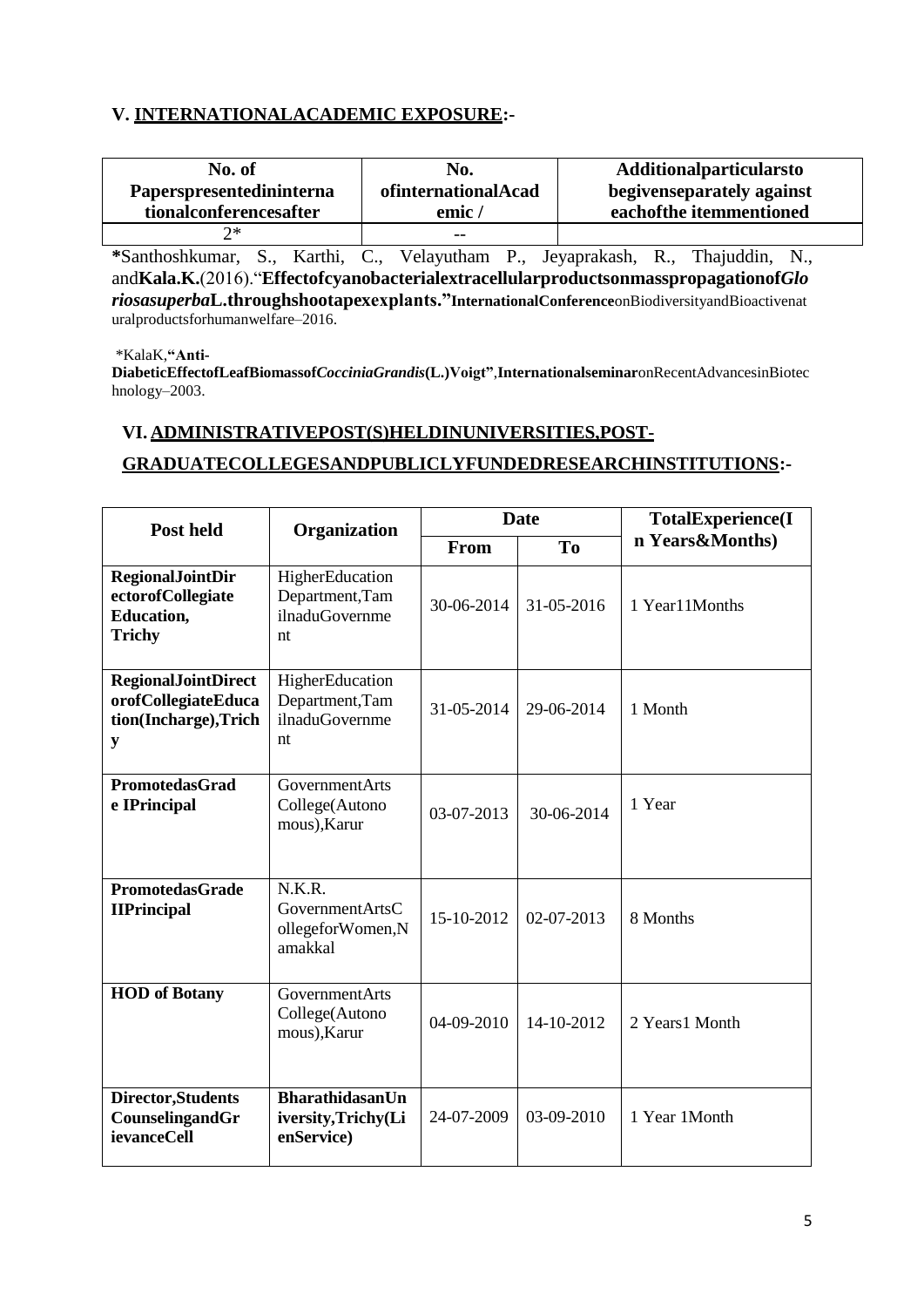| <b>GovernmentArts</b><br><b>HODof Botany</b><br>College, Karur |  |  | $12-04-2006$   12-12-2007   1 Year 8Months |
|----------------------------------------------------------------|--|--|--------------------------------------------|
|----------------------------------------------------------------|--|--|--------------------------------------------|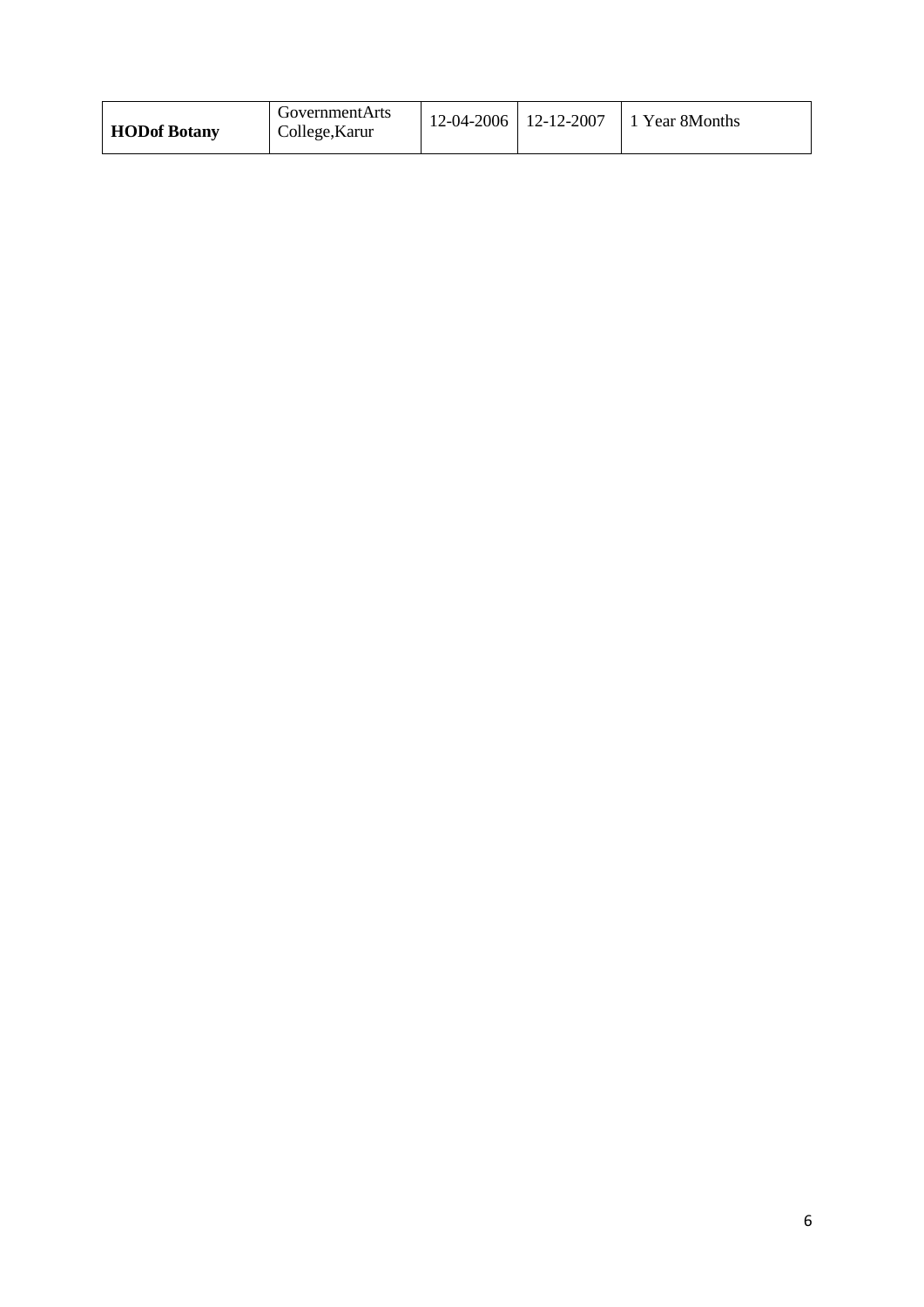#### **VII. RESEARCHPROJECTSEXECUTEDBY THEAPPLICANT:**

|          | Completed | <b>Jnder</b> | <b>Amountsanctioned</b> |
|----------|-----------|--------------|-------------------------|
|          | 'No.)     | progress(    | (Rs. Inlakhs)           |
| National |           | $- -$        | $35,000/-$              |

# **VIII. NO. OF Ph.D., SCHOLARS SUCCESSFULLYGUIDED BY THEAPPLICANT(PleaseattachList):-**

|      | Awarded<br>(In No.)         |
|------|-----------------------------|
| Ph.D |                             |
|      | $1 (one)$<br>$(16.02.2018)$ |

#### **IX.PUBLICATION DETAILS:**

|                                                                   | National(UGC<br><i>listed journals</i><br>only) | <b>International</b> |
|-------------------------------------------------------------------|-------------------------------------------------|----------------------|
| a. No. of research papers published $After$<br>$obtaining Ph.D$ ) | 2*                                              | 5∗                   |

**\***1**.**D.Vijayan,K,K.Manivannan,S.Santhoshkumar,M.MohamedImran,N.Thajuddin,**K.Kala**andM.H. MuhammadIlayas,DepictionofMicroalgaeinGundurlake,TiruchirappalliDistrict,TamilNadu,India.Asia njournalof biologicalSciences2014;7(3),111-121.

2. R.Thangaraj,S.Santhoshkumar,**K.Kala,**D.Dhanasekaran,andN.Thajuddin,EvolutionofAntibacterial activityofZnONanoparticlessynthesisedusingphycobilinsof*AnabaenaVariablis*(NTSS17)Journalof Coastallifemedicine2015;3(12):944-949.

3. Santhoshkumar,S.,Karthi,C.,VelayuthamP.,Jeyaprakash,R.,Thajuddin,N.,and**Kala.K**.(2016).Ef fectofcyanobacterialextracellularproductsonmasspropagationof*Gloriosasuperba* L.throughshootapexexplants.Worldjournalofpharmacyandpharmaceuticalsciences.5(11):1324- 1334.

4. JahirhussainG,**Kala** 

**K**,AlagumanianS,MuniappanV,TamilselvanV,RajkumarP(2015)"InVitroMicropropagationof*Cold eniaprocumbens*L.fromNodalexplants"WJPR4(12):1324-1336.

5. JahirhussainG,**KalaK**,AyyappanP,MuniappanV,TamilselvanV,RajkumarP(2015)"Profilingthe SecondaryChemicalClassofInvivo*Meliacomposita*wild.LeafusingEthanolicFraction"WJPR 4(12): 1367-1376.

6. S.Santhoshkumar,E.Baldev,R.Thangaraj,C.Arutselvan,K.Deepa,**K.Kala**,A.Paneerselvam,N.T hajuddin.MicroalgaldiversityfromdifferentfreshwaterpondsaroundThanjavur,TamilNadu,Seaweed ResearchUtilization 2016; 38(1): 115-126.

7. **KalaK.** Sethupathi,"SundararAivuMalai"ProceedingofSundararIllakkiyaAivuManaduheld atVaranasi,1:130-139 (2005)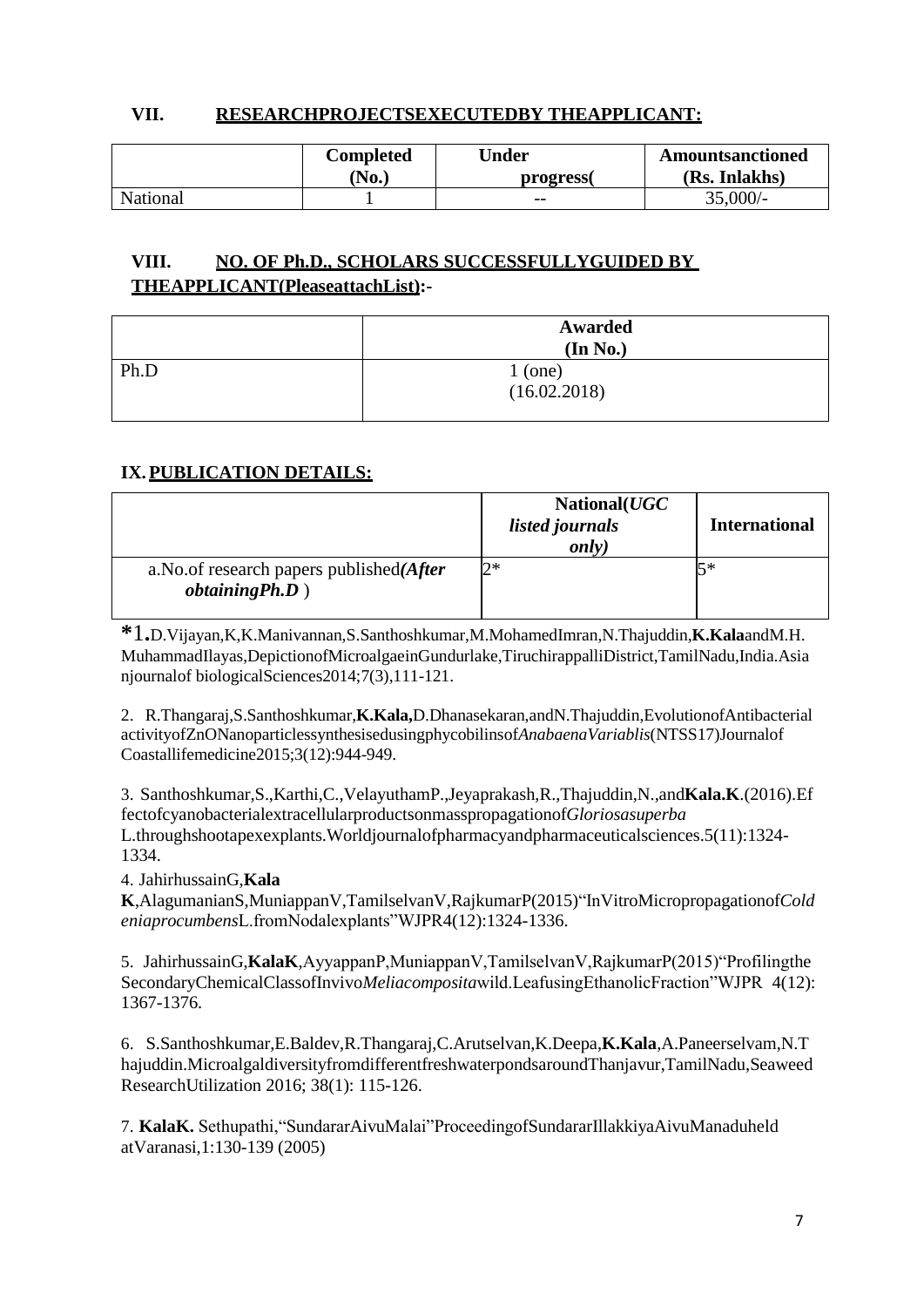#### X. SCHOLARSHIP(S) / AWARD(S) / MEMBER(S) / FELLOWSHIP(S), ETC., **OFACADEMIC SOCIETIES:-**

| Sl. No.          | Name of the<br>Award(s)/Fellowship                                                                                    | <b>Year of Award</b> | <b>Awarded bywhom</b>                                                                                  |
|------------------|-----------------------------------------------------------------------------------------------------------------------|----------------------|--------------------------------------------------------------------------------------------------------|
| 1.               | <b>MeritoriousMedalandA</b><br>wardforBestperformanc<br>ein<br>theFlagDaycollection                                   | 2016 & 2017          | <b>TamilnaduGovernor</b>                                                                               |
| $\overline{2}$ . | <b>TamilNadu</b><br><b>GovernmentChiefMinist</b><br>erAward &Medalfor<br><b>BestPerformancein</b><br><b>TamilNadu</b> | September2014        | ChiefMinister, Tamilnadu<br>on $15^{th}$ August $2017$                                                 |
| 3.               | <b>RashtryaGuaravAward</b>                                                                                            | 2010                 | IndianInternationalFri<br>endshipSocietyforOut<br>standingServicesAchi<br>evements<br>andContributions |
| 4.               | <b>FellowofIndianBotanicalS</b><br>ociety                                                                             | 2002                 | LifeMember                                                                                             |

# XI. OTHER SCHOLARLYACHIEVEMENT(S).:-

a. Paper presentation:-

|          | Date                           | <b>Title of Conference / Institution</b>                                                                | Title / Subject<br>ofpresentation |
|----------|--------------------------------|---------------------------------------------------------------------------------------------------------|-----------------------------------|
|          | $09-03-2012$                   | "RecentAdvances<br>inComputationalBiology"/Governme<br>ntArtsCollege(Autonomous), Karur-5               | <b>Botany</b>                     |
| National | $6 - 12 - 2003$ &<br>7-12-2003 | <b>NationalConfe</b><br>rence on<br>SiddhaMedicineForAllAges<br>/FriendsofSiddhaMedicine,Courtalla<br>m | <b>Botany</b>                     |

| National | $05-11-2001$ to<br>07-11-2001<br>$24-09-2003$ to<br>26-9-2003<br>$05-05-2005$ to<br>$07 - 5 - 2005$<br>$07-12-2005$ to<br>09-12-2005 | AllIndiaLiteraryConference<br>/KumarasamyMadam, Varanasi | <b>Botany</b> |
|----------|--------------------------------------------------------------------------------------------------------------------------------------|----------------------------------------------------------|---------------|
|----------|--------------------------------------------------------------------------------------------------------------------------------------|----------------------------------------------------------|---------------|

#### b. Participation&Contribution in the area of your academic /

professionalexpertise:-

|                                 | <b>Numbers</b>  |                      |  |
|---------------------------------|-----------------|----------------------|--|
|                                 | <b>National</b> | <b>International</b> |  |
| Plenary Lectures /Invited talks | ワ*              | l *                  |  |

<sup>\*</sup> Attached in Annexure-I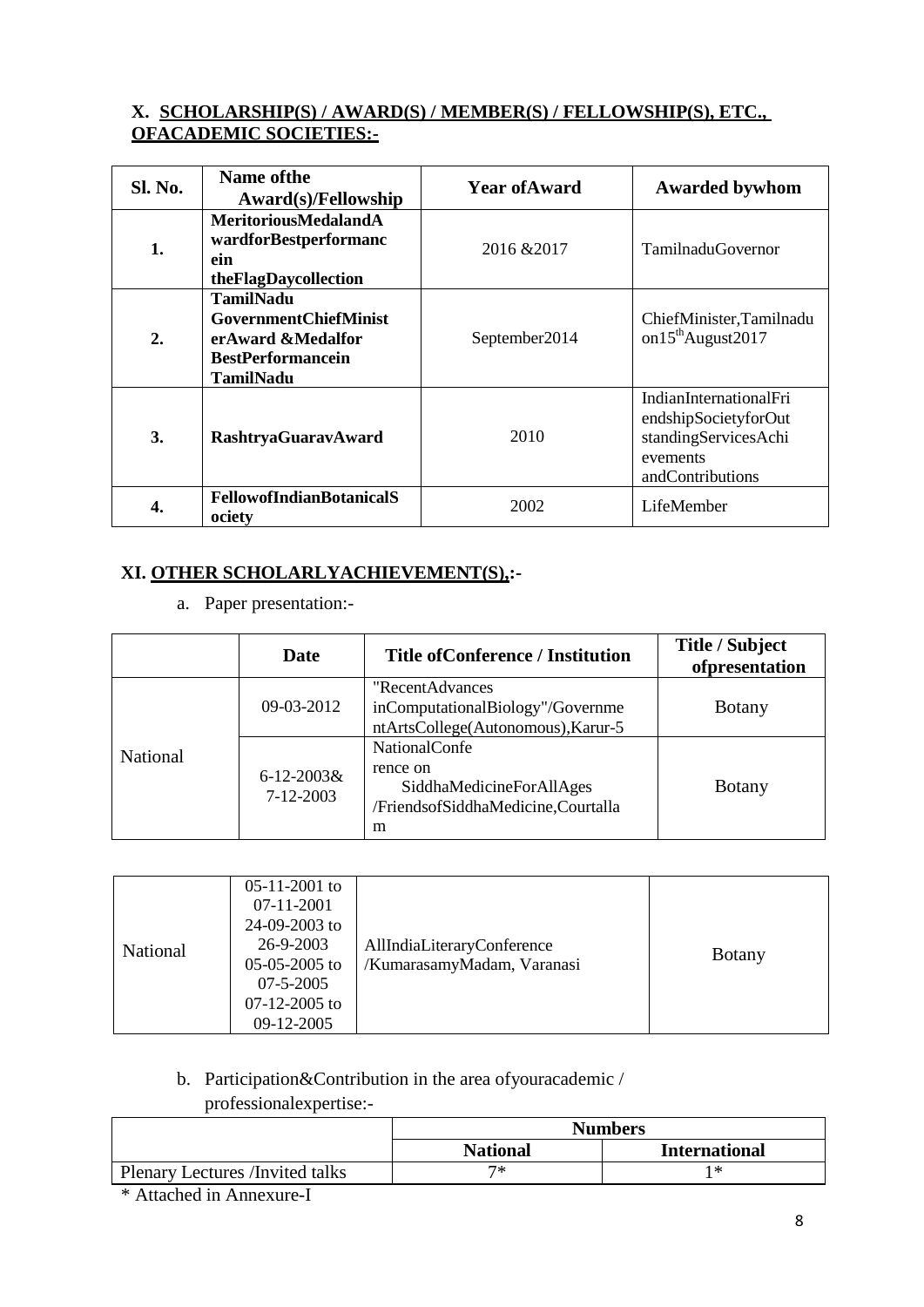#### XII. OTHER SCHOLARLYACHIEVEMENT(S),:-

#### **ANNEXURE-I**

#### **A. PARTICIPATION&CONTRIBUTION INTHE AREA OF ACADEMIC** /PROFESSIONALEXPERTISE:-

| Sl.No          | <b>DetailsofEvent</b>                                                                                             | <b>Place of Convention</b>                                  | <b>Date</b>               | <b>NatureofPar</b><br>ticipation            |
|----------------|-------------------------------------------------------------------------------------------------------------------|-------------------------------------------------------------|---------------------------|---------------------------------------------|
| $\mathbf{1}$   | <b>InternationalConference</b><br><sub>on</sub><br>BiodiversityandBioactiv<br>enaturalproductsforhuma<br>nwelfare | GovernmentArtsCollege(<br>Autonomous), Karur                | $10 - 12$ Feb 2016        | Delivered<br>SpecialA<br>ddress             |
| $\overline{2}$ | <b>UGCSponsoredNation</b><br>alLevelConference<br>on"HigherEducationin<br>India:Opportunitiesand<br>Challenges"   | GovernmentArtsCollege(<br>Autonomous), Karur                | 30-01-2015                | Delivered<br>inaugural<br>address           |
| 3              | NationalWorkshopIn<br>NaturalResourcesMan<br>agement                                                              | PeriyarE.V.RCollege<br>Autonomous, Trichy                   | 25-09-2014                | Delivered<br>SpecialA<br>ddress             |
| $\overline{4}$ | NationalLevelWorksh<br>op<br>on"ModernTrendsin<br>ResearchMethodology                                             | GovernmentArtsCollege(<br>Autonomous),<br>Karur-5           | 14-02-2014                | DeliveredP<br>residential<br>Address        |
| 5              | <b>ICHR</b><br>NationalSemin<br>ar                                                                                | GovernmentArtsCollege(<br>Autonomous),<br>Karur-5           | 26-09-2013                | DeliveredP<br>residential<br><b>Address</b> |
| 6              | NationalSeminaronRe<br>centTrendsinBioactiv<br>eCompounds                                                         | GovernmentArtsCollege(<br>Autonomous),<br>Karur-5           | 05-03-2013&<br>06-03-2013 | Felicitation<br>address                     |
| $\overline{7}$ | NationalseminaronRol<br>eofwomen"stoprotecth<br>ealthysociety                                                     | SriSaradaNiketanCollo<br>ege<br>ofScienceforWomen,K<br>arur | 28-01-2017                | Delivered<br>SpecialA<br>ddress             |
| 8              | WordclassCurriculumi<br>n<br>ComputerScienceCons<br>ultativeWorkshop                                              | BharathidasanUniversity,<br>Trichirappalli                  | 16-02-2016                | Delivered<br>SpecialA<br>ddress             |

#### **INVITEDTALKS**

#### **OTHERS**

# B.SEMINARS/CONFERENCES/WORKSHOPSATTENDED/PRESENTEDPAPERS **ANDINVITED TALKS**

| Sl.No | <b>DetailsofEvent</b>   | <b>Place of Convention</b> | Date                        | <b>NatureofPar</b><br>ticipation |
|-------|-------------------------|----------------------------|-----------------------------|----------------------------------|
|       | <b>National</b> Seminar | LoyolaCollege, Chennai     | 23-11-1995 to<br>25-11-1995 | <b>PaperPresentation</b>         |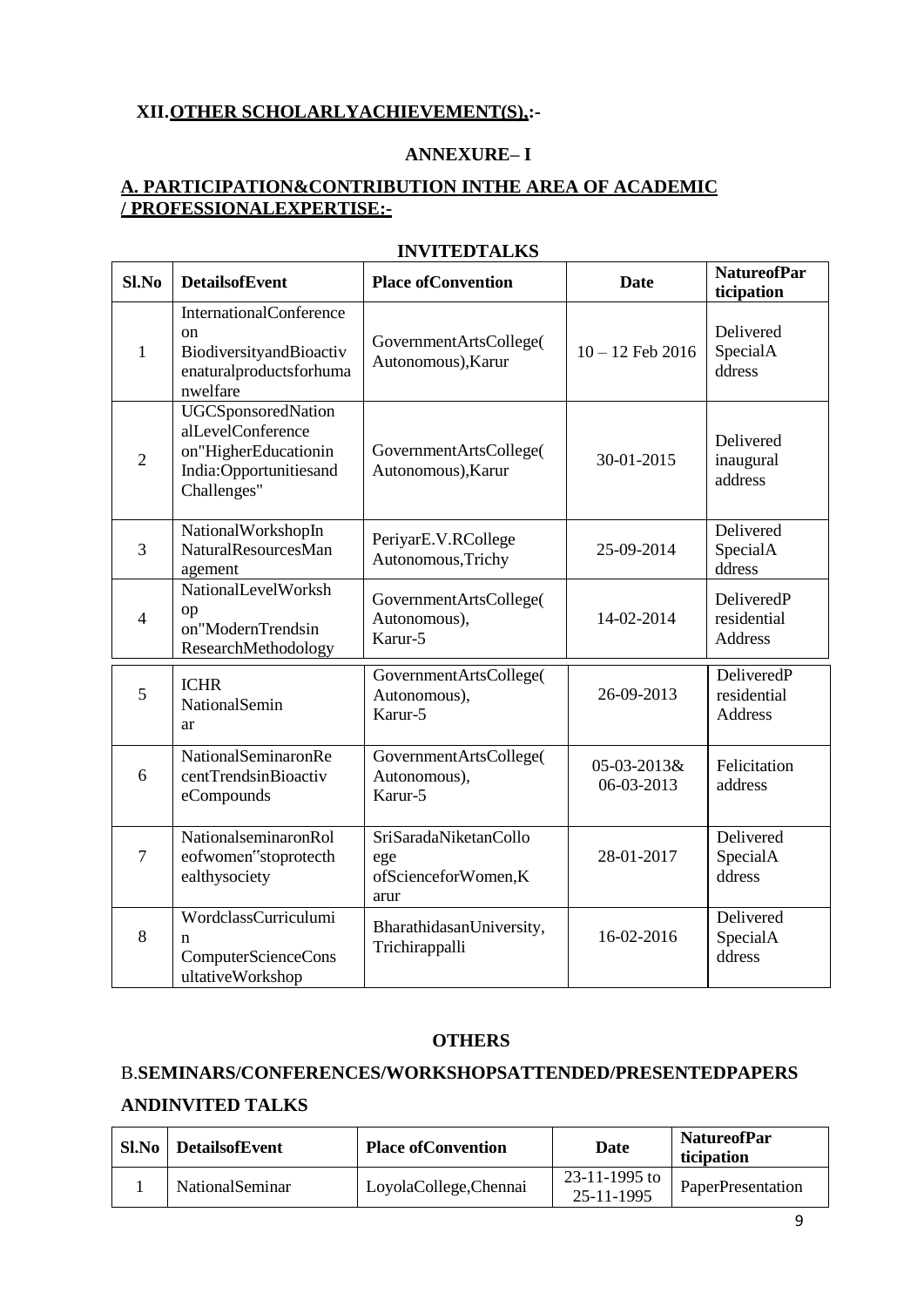| $\overline{2}$ | Workshop<br>OnCurriculu<br>mDevelopme                                                                                                                          | AcademicStaffCollege, Bh<br>arathidasanUniversity,Tri<br>chy | 18-03-2003&<br>19-03-2003                                                                                              | Participant                          |
|----------------|----------------------------------------------------------------------------------------------------------------------------------------------------------------|--------------------------------------------------------------|------------------------------------------------------------------------------------------------------------------------|--------------------------------------|
| 3              | <b>NationalConference</b><br>onSiddhaMedicineForAl<br><b>lAges</b>                                                                                             | FriendsofSiddhaMedi<br>cine,Courtallam                       | $6 - 12 - 2003$ &<br>7-12-2003                                                                                         | PaperPresentation                    |
| $\overline{4}$ | AllIndiaSundararLit<br>eraryConference                                                                                                                         | KumarasamyMadam,<br>Varanasi                                 | 05-11-2001 to<br>07-11-2001<br>24-09-2003 to<br>26-9-2003<br>05-05-2005 to<br>07-5-2005<br>07-12-2005 to<br>09-12-2005 | PaperPresentation                    |
| 5              | Workshop-<br>BotanyEducationI<br>n the21stCentury                                                                                                              | TANSCHE,<br>Chennai                                          | 27-01-2006&<br>28-01-2006                                                                                              | Participant                          |
| 6              | StateLevelSeminar                                                                                                                                              | KandasamyKandar's<br>College, Velur-<br>Namakkal.            | 06-03-2009                                                                                                             | PaperPresentation                    |
| $\overline{7}$ | NationalSeminaron"Fr<br>ontierareas<br>ofResearchandTeachin<br>gin Geosciences"                                                                                | Schoolof<br>Geoscience, Bharathid<br>asanUniversity,Trichy   | 26-02-2010 to<br>28-02-2010                                                                                            | Participated                         |
| 8              | <b>UGCSponsoredStateLev</b><br>elSeminaron"FoodSecur<br>ityinTamilnadu:Issues<br>and Challenges"                                                               | GovernmentArtsCollege(<br>Autonomous),<br>Karur-5            | 29-02-2012                                                                                                             | Participated                         |
| 9              | NationalConference<br>on"RecentAdvances<br>inComputationalBiology                                                                                              | GovernmentArtsCollege(<br>Autonomous), Karur-5               | 09-03-2012                                                                                                             | Participated                         |
| 10             | StateLevelworkshopo<br>n<br>"SoftSkillDevelopme<br>ntProgramme"                                                                                                | GovernmentArtsCollege(<br>Autonomous), Karur                 | 01-10-2014                                                                                                             | Participated                         |
| 11             | TANSCHEWorkshop<br>on<br>"DisasterManagement                                                                                                                   | GovernmentArtsCollege(<br>Autonomous), Karur                 | 30-03-2011                                                                                                             | Participated                         |
| 12             | NationalSeminaronRe<br>centTrendsin<br>PlantBiotechnology                                                                                                      | BharathidasanUniverstiy,<br>Trichy                           | 22-03-2004<br>$\&$<br>23-03-2004                                                                                       | TwoPapers<br>presented               |
| 13             | NationalSeminaron<br>"MicrobesandHumanW<br>elfare",,,FreshwaterMicr<br>oalgalbiodiversityfromp<br>addyfieldsofTiruchirapp<br>alliDistrictofTamilnadu,<br>India | BharathidasanUniversity                                      | 20 & 21 July,<br>2013                                                                                                  | Participated                         |
| 14             | One dayworkshop<br>onRecentTrendsinCh<br>emistry-2013                                                                                                          | N.K.R.GovernmentArts<br>CollegeforWomen, Nama<br>kkal        | 28-02-2013                                                                                                             | DeliveredP<br>residential<br>Address |
| 15             | Workshop<br>on"EmergingTrendsin<br>$\mathbf{C}$ tatiqtiqa $\mathbf{u}$                                                                                         | GovernmentArtsCollege(<br>Autonomous),<br>Karur-5            | 05-11-2013                                                                                                             | DeliveredP<br>residential<br>Address |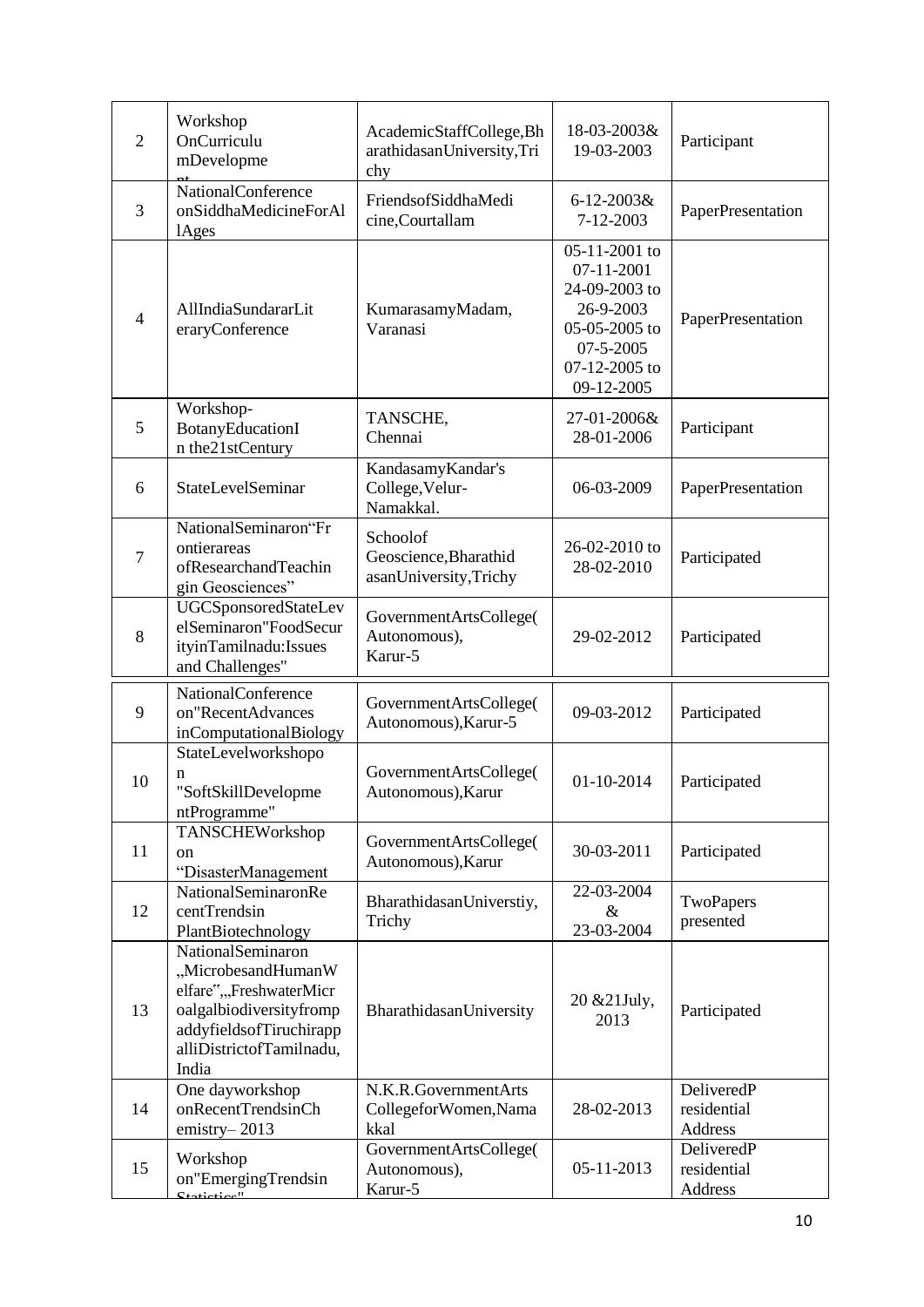| 16 | Workshop<br>on"AdvancedMaterialsf<br>orScienceAndTechnolog<br>V''                                 | GovernmentArtsCollege(<br>Autonomous),<br>Karur-5                                                                                  | 10-02-2014                  | DeliveredInaugural<br><b>Address</b>                            |
|----|---------------------------------------------------------------------------------------------------|------------------------------------------------------------------------------------------------------------------------------------|-----------------------------|-----------------------------------------------------------------|
| 17 | Seminar(NSRTC<br>$-2014$                                                                          | GovernmentArtsCollege(<br>Autonomous),<br>Karur-5                                                                                  | 28-02-2014                  | Patron                                                          |
| 18 | UGCSponsoredWorksh<br>op onRecentTrendsin<br>PlantSciences                                        | GovernmentArtsCollege(<br>Autonomous), Karur                                                                                       | 11-10-2014                  | DeliveredV<br>aledictoryA<br>ddress                             |
| 19 | <b>ScienceAwareness</b><br>Conference                                                             | GovernmentArtsCollege(<br>Autonomous),<br>Karur-5                                                                                  | 25-02-2012&<br>10-03-2012   | Organized                                                       |
| 20 | DistrictLevel<br>Workshopfor<br>$C_{\text{tida}}T_{\text{eacha}}$                                 | JairamVidhyaBhavan<br>MatriculationSchool,K<br>arur                                                                                | 24-06-2006                  | Delivered a Speech                                              |
| 21 | WorkshopFor<br>PGTeachersin<br>NamakkalDistrict                                                   | KandasamyKandar's<br>College, Velur-<br>Namakkal.                                                                                  | 24-02-2010                  | Speaker                                                         |
| 22 | NationalChildrens'<br><b>ScienceCongress</b>                                                      | KonguEngineering<br>College, Erode                                                                                                 | 18-12-2006&<br>19-12-2006   | TeamJudge                                                       |
| 23 | <b>UGCProgramme</b><br>onEqual<br>opportunityandshortter<br>mcourse                               | GovernmentArtsCollege(<br>Autonomous), Karur-5                                                                                     | 19-02-2014 to<br>22-02-2014 | DeliveredP<br>residential<br>Address                            |
| 24 | Raja Ram mohun Roy<br><b>Library Foundation</b><br>Kolkata, Ministry of<br>Culture, Government of | $\mathrm{\left\vert S\right\vert}$ i SaradhaNiketan College $\mathrm{\left\vert 01,02.12.2017}\right\vert$<br>of Science for Women |                             | <b>Chief Guest deliver</b><br>the Valedictory<br><b>Address</b> |

#### **BER IN ACADEMICO MEMBER IN ACADEMICCOUNCIL**

| SI. No         | <b>Details of Event</b>                     | <b>Place of Convention</b>                              | <b>Date</b> | <b>Nature</b><br>ofParticipati<br>on         |
|----------------|---------------------------------------------|---------------------------------------------------------|-------------|----------------------------------------------|
|                | Academic<br>CouncilMeeting                  | GovernmentArts<br>College(Autonomous), K<br>arur-5      | 12-08-2008  | Chairperson                                  |
| $\overline{2}$ | Academic<br>CouncilMeeting                  | <b>GovernmentArts</b><br>College(Autonomous), K<br>arur | 26-06-2009  | Chairperson                                  |
| 3              | $39th$ AcademicC<br>ouncilMeeting           | St.Joseph'sCollege,<br>Tirchy                           | 27-03-2015  | <b>State</b><br>GovernmentRepr<br>esentative |
| $\overline{4}$ | $40^{\text{th}}$ AcademicC<br>ouncilMeeting | St.Joseph'sCollege,<br>Tirchy                           | 13-04-2016  | <b>State</b><br>GovernmentRepr<br>esentative |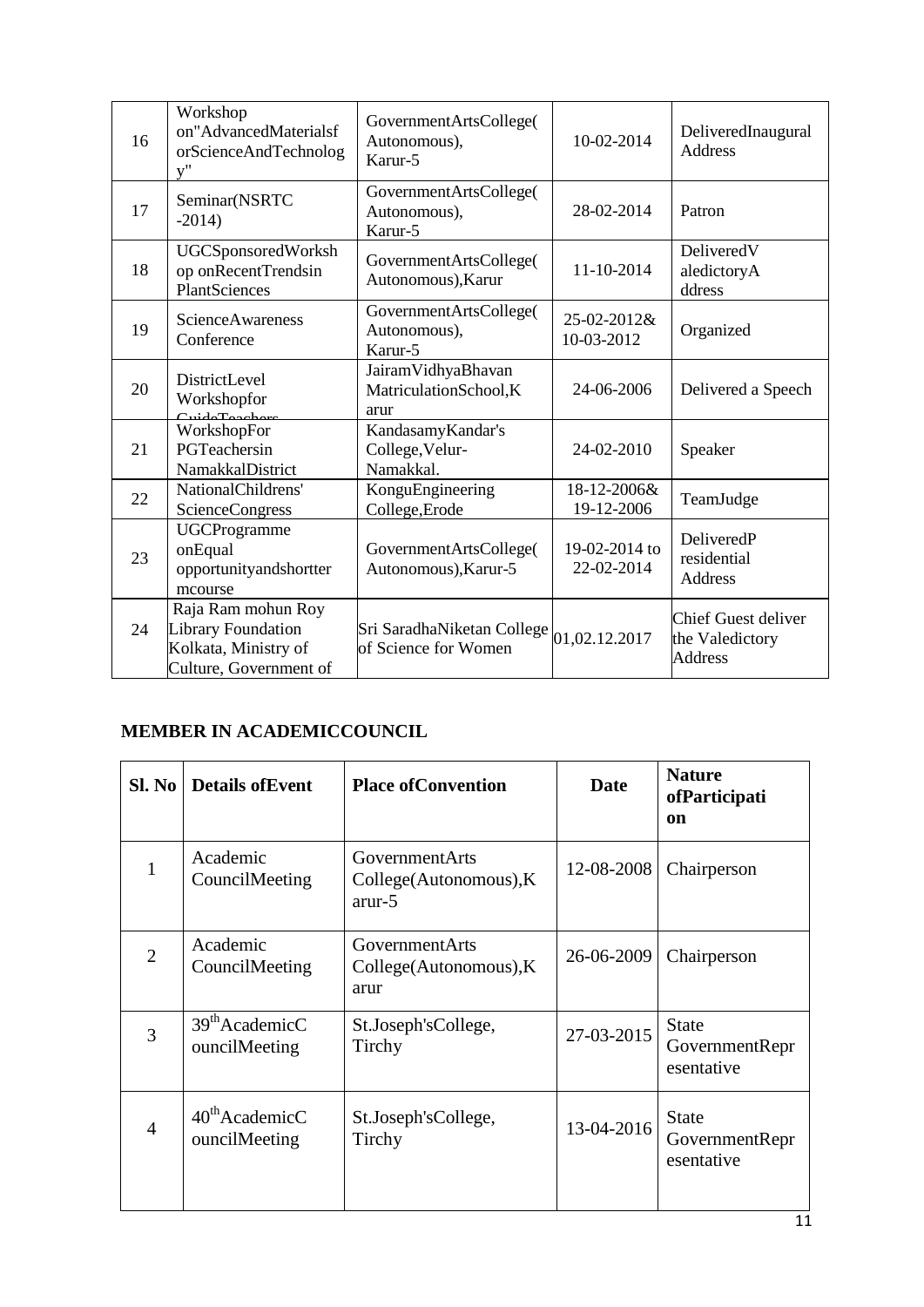| SI.<br>No. | <b>DetailsofEvent</b>                                                                                              | <b>Place of Convention</b>                                                                                                 | Date                                                   | <b>NatureofPar</b><br>ticipation                     |
|------------|--------------------------------------------------------------------------------------------------------------------|----------------------------------------------------------------------------------------------------------------------------|--------------------------------------------------------|------------------------------------------------------|
| 1.         | <b>NAACPeer</b><br><b>TeamVisit</b>                                                                                | GovernmentArtsCollege(<br>Autonomous),<br>Karur-5                                                                          | 15-04-2014<br>to<br>17-04-2014                         | Principal/Co<br>-ordinator                           |
| 2.         | UGC-<br><b>AutonomousReview</b><br><b>CommitteeVisit</b>                                                           | GovernmentArtsCollege(<br>Autonomous),<br>Karur-5                                                                          | 05-08-2013                                             | Principal/Co<br>-ordinator                           |
| 3.         | <b>BARD-</b><br>AutonomousReviewCo<br>mmitteeVisitforexternal<br>evaluationfor<br>ExtensionOfAutonomou<br>a Statuc | GovernmentCollegeforM<br>en, Kumbakonam, Govern<br>mentCollegeforWomen,P<br>udukottai.AndPoombhuk<br>arCollege,Poombhukar. | 24-06-2015                                             | <b>StateGovern</b><br>mentNomin<br>ee                |
| 4.         | UGC-<br>AutonomousRevie<br>W                                                                                       | ThanthaiHansRover<br>College, Perambalur                                                                                   | 27-11-2014<br>$\&$<br>28-11-2014                       | <b>StateGovern</b><br>mentNomin<br>ee                |
| 5.         | UGC-<br>AutonomousRevie<br>wCommitteeVisit                                                                         | SeethalakshmiRamasamy<br>College, Trichy                                                                                   | 02-09-2014                                             | <b>StateGovern</b><br>mentNomin<br>ee                |
| 6.         | UGC-<br>AutonomousRevie<br>W                                                                                       | GovernmentCollegefor<br>Women, Kumbakonam,                                                                                 | 01-09-2014                                             | <b>StateGovern</b><br>mentNomin<br>ee                |
| 7.         | UGC-<br>AutonomousRevie<br>wCommitteeVisit                                                                         | SriA.S.N.MGovernment<br>College, Palakol, AndhraP<br>radesh                                                                | 05-06-2014                                             | <b>UGC</b> Member                                    |
| 8.         | UGC-<br>ExtensionofAutono<br>mousStatus                                                                            | BishopHeberCollege,<br>Trichirappalli                                                                                      | 07-04-2016                                             | Appointedas<br><b>StateGovern</b><br>mentNomine<br>e |
| 9.         | UGC-<br>ExtensionofAutono<br>$\mathbf{r} \circ \mathbf{C}$ totuc                                                   | JamalMohamedCollege,T<br>richirappalli                                                                                     | 21 & 22<br>March 2016                                  | <b>StateGovern</b><br>mentNomin<br>ee                |
| 10.        | UGC-<br>ExtensionofAutono<br>mousStatus                                                                            | NationalCollege,<br>Trichirappalli                                                                                         | $1^{\text{st}}, 2^{\text{nd}},$<br>3rdFebruary<br>2016 | <b>StateGovern</b><br>mentNomin<br>ee                |
| 11.        | UGC-<br>ExtensionofAutono                                                                                          | PeriyarE.V.R.College(<br>Autonomous), Trichira<br>ppalli-23                                                                | $21^{\text{st}}$ &22 <sup>nd</sup> Ja<br>nuary2016     | <b>StateGovern</b><br>mentNomin<br>ee                |
| 12.        | TamilnaduStateEligibi<br>lityTest(SET)for<br>LectureshipExaminati<br>on                                            | Trichy<br>andPudukkottaiZone                                                                                               | 21-02-2016                                             | Co-ordinator                                         |
| 13.        | PlanningBoardMemb<br>er-<br>GovernorNominee                                                                        | BharathidasanUniversity, Tr<br>ichy                                                                                        | 14-08-2015-<br>2018                                    | PlanningBoard<br>Member                              |
| 14.        | Inspectionfor<br>grantingthe approvalof<br>newcollege                                                              | MITCollegeofArtsandScien<br>ceforWomen, Musiri                                                                             | 25-04-2016                                             | Affiliation<br>Committee<br>Member                   |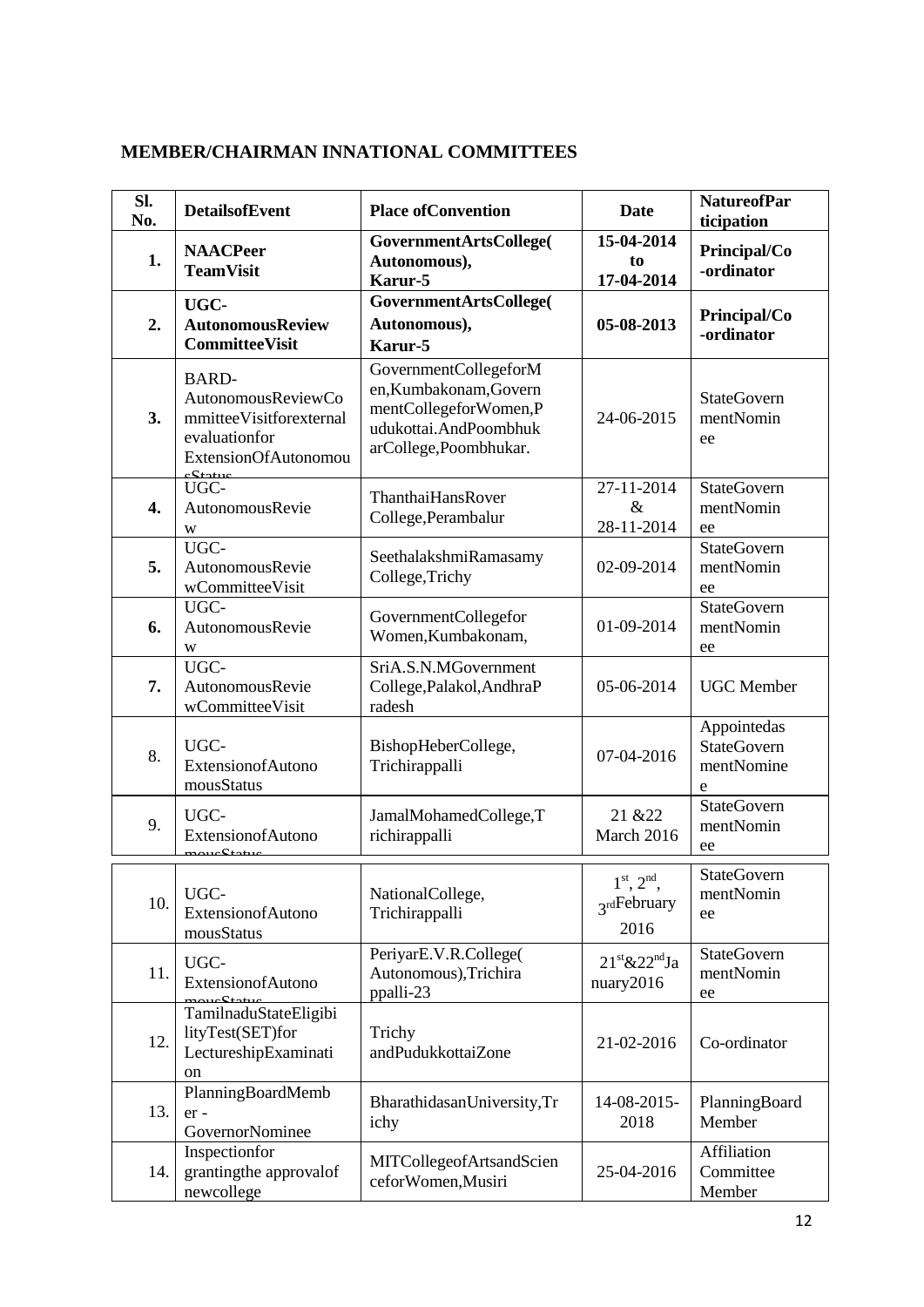| 15. | Inspectionfor<br>grantingthe approvalof<br>newcollege                              | AsanCollege<br>of Artsand Science, Paaraiy                         | 03-08-2015                                                                                                                          | Memberofi<br>nspectionco<br>mmission  |
|-----|------------------------------------------------------------------------------------|--------------------------------------------------------------------|-------------------------------------------------------------------------------------------------------------------------------------|---------------------------------------|
| 16. | Inspectionfor<br>grantingthe approvalof<br>newcourses                              | Govt.ArtsandScienceC<br>ollege<br>Veppanthattai, Perambalur        | 12-08-2014                                                                                                                          | MemberofIn<br>spectionCo<br>mmission  |
| 17. | Inspectionforstartingn<br>ew ladiesCollege                                         | KarurVellalarCollege<br>ofArts&<br>ScienceforWomen, Karur          | 10-12-2013                                                                                                                          | Member                                |
| 18. | BuildingInspection                                                                 | <b>KarurDistrict</b>                                               | 12-11-2013                                                                                                                          | Inspection<br>Committee<br>Member     |
| 19. | OldBuilding<br>InspectionatvariousColl<br>eges in Karur District                   | Chaired<br>byDistrictCollector,Karur                               | 2013-2014                                                                                                                           | Membernomi<br>nated<br>byCollector    |
| 20. | <b>FinanceCommittee</b><br>Meeting                                                 | Raja<br>SarafojiGovernmentArts<br>College, Thanjavur.              | 29-12-2014                                                                                                                          | Participatedas<br>CommitteeMe<br>mber |
| 21. | FinanceCommittee<br>Meeting                                                        | KundhavaiNaachiyarGov<br>ernmentArtsCollegeforW<br>omen, Thanjavur | 20-11-2014                                                                                                                          | Participatedas<br>CommitteeMe<br>mber |
| 22. | AidedCollegesVaca<br>ncyposition-<br>ScrutinyCommittee                             | AidedCollegesTeachersre<br>cruitment, Trichyregion                 | 17-12-2014                                                                                                                          | Scrutinyc<br>ommittee<br>member       |
| 23. | PersonalInterviewfort<br>he posts<br>of Assistant Professors<br>onContractualbasis | BharathidasanUniversity,<br>Trichirappalli.                        | 22-12-2015                                                                                                                          | <b>StateGovern</b><br>mentNomin<br>ee |
| 24. | <b>TRB</b><br>InterviewforAssista<br>ntProfessors                                  | Director of<br>CollegiateEducation,<br>Chennai.                    | 13-08-2015                                                                                                                          | Board<br>Chairman                     |
| 25. | <b>TRB</b> InterviewBoard                                                          | Quaid-E-<br>MillethGovt.ArtsCollegefor<br>Women, Chennai           | 25-08-2014<br>to<br>28-08-2014<br>13-10-2014<br>to<br>17-10-2014<br>24-11-2014<br>to<br>26-112014<br>15-12-2014<br>to<br>17-12-2014 | Participatedas<br>Chairperson         |
| 26. | <b>TRB</b><br>CertificateVerif<br>يومنهمن                                          | TRB, Chennai.                                                      | 05-09-2013                                                                                                                          | Participatedas<br>CommitteeMe<br>mber |
| 27. | <b>TRB</b> Interview                                                               | GovernmentArtsCollege,<br>Nandanam-Chennai                         | 10-06-2009                                                                                                                          | SubjectExpert                         |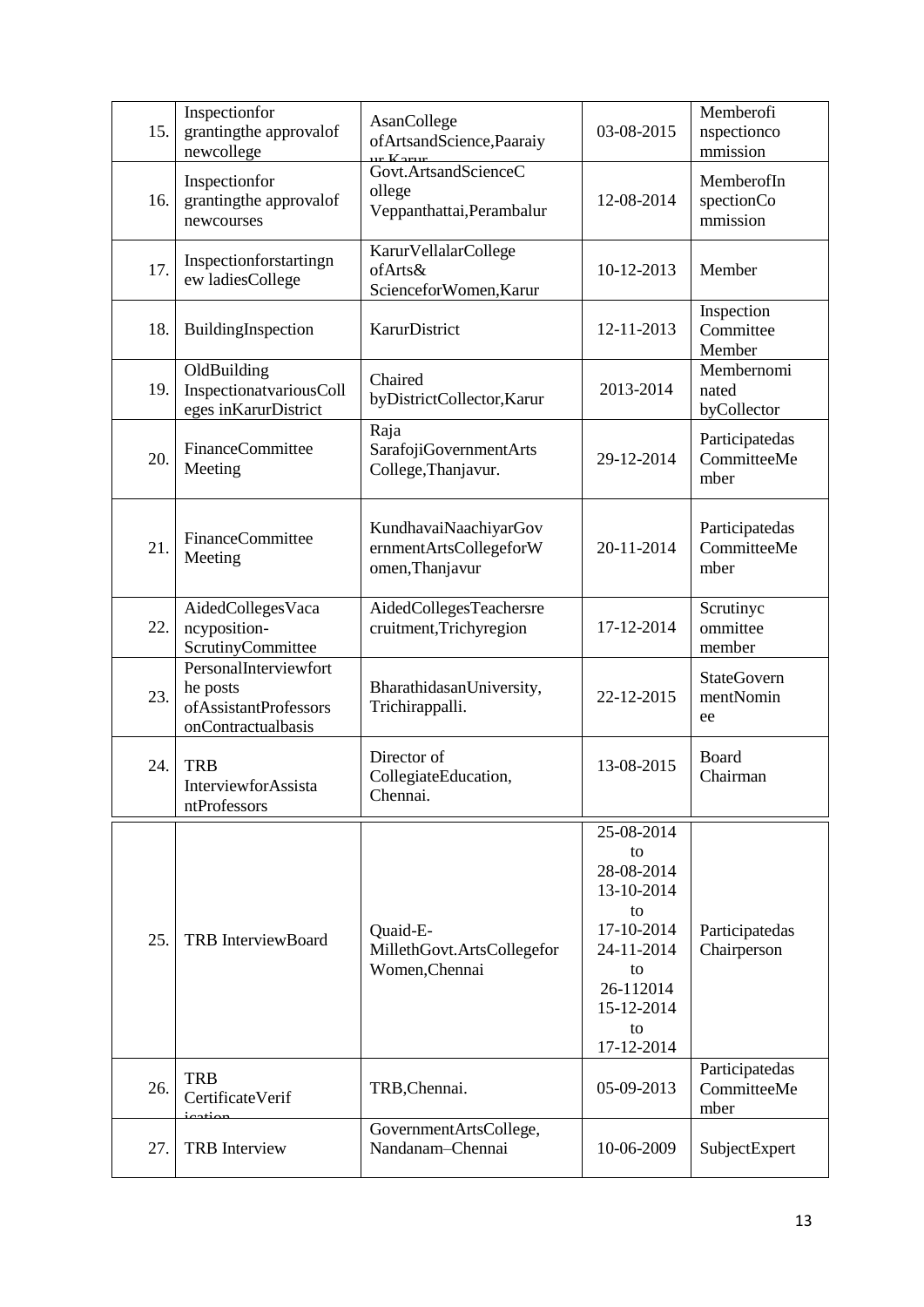| 28. | InternalComplaintsCom<br>$mittee -$<br><b>SexualHarassment</b><br>ofWomenat Workplace | KVBL imited Human Res<br>ourcesDepartment, Karur         | 04-05-2013   | Honorary<br>Member |
|-----|---------------------------------------------------------------------------------------|----------------------------------------------------------|--------------|--------------------|
| 29. | PermanentCellToC<br>ombatViolenceInclu<br>dingSexualHarassm<br>entAgainstWomen        | BharathidasanUniversity,<br>Trichy                       | $09-09-2005$ | Member             |
| 30  | Delivered special address Aringar Anna Govt. Arts<br>in Women's Day                   | College, Namakkal                                        | 08.04.2018   | <b>Chief Guest</b> |
| 31  | Delivered a Special<br><b>Address in Annual Day</b>                                   | KhandasamyKandar, s College,<br>ParamathiVelur, Namakkal | 16.04.2018   | <b>Chief Guest</b> |

# **MEMBER/CHAIRMAN INBOARDOFSTUDIES**

| <b>Sl. No.</b> | <b>DetailsofEvent</b>                                    | <b>Place of Convention</b>                                       | <b>Date</b>            | <b>NatureofPar</b><br>ticipation |
|----------------|----------------------------------------------------------|------------------------------------------------------------------|------------------------|----------------------------------|
|                | <b>Board of Studies-</b><br>Botany(PG)                   | BharathidasanUni<br>versity, Trichy.                             | 04-12-2002             | <b>Board</b><br>ofStudiesMemb    |
| $\overline{2}$ | Board of Studies-<br>Botany(UG&PG)                       | BharathidasanUni<br>versity, Trichy.                             | 01-04-2012             | <b>Board</b><br>ofStudiesMemb    |
| 3              | Board of Studies-<br>Botany(PG)                          | BharathidasanUniv<br>ersity, Trichy.                             | 30-10-2012             | <b>Board</b><br>ofStudiesMemb    |
| $\overline{4}$ | Board of Studies meeting -<br>P <sub>G</sub>             | VivekanandaCollegeof<br>ArtsandScienceforWo<br>men, Tiruchengode | 12-04-2013             | <b>External Member</b>           |
| 5              | <b>DistanceEducationBoardof</b><br>Studies-Botany(UG&PG) | BharathidasanUniv<br>ersity, Trichy.                             | 14, 15 & 27<br>May2014 | <b>Board</b><br>ofStudiesMemb    |

# **MEMBER/CHAIRMAN IN GOVERNINGBODY**

| <b>Sl. No.</b> | <b>DetailsofEvent</b>                      | <b>Place of Convention</b>                                | <b>Date</b>      | <b>NatureofPar</b><br>ticipation                         |
|----------------|--------------------------------------------|-----------------------------------------------------------|------------------|----------------------------------------------------------|
|                | GoverningBody<br>Meeting                   | HolyCrossCollege,<br>Trichy                               | 28-06-2014       | <b>StateGovernm</b><br>entRepresentat<br>ive             |
| $\overline{c}$ | GoverningBody<br>Meeting                   | SrimadAndavanArts&S<br>cienceCollege,Trichy               | $02 - 08 - 2014$ | <b>StateGovernm</b><br>entRepresentat<br>ive             |
| 3              | GoverningBody<br>Meeting                   | J.J.College<br>ofArts&Science(Auto<br>nomous),Pudukkottai | 14-08-2014       | <b>StateGovernm</b><br>entRepresentat<br>ive             |
| 4              | 5th<br>GoverningBodyMee<br>$\lim_{\alpha}$ | TheivanaiAmmalCollege<br>For Women, Villupuram.           | 21-08-2014       | <b>StateGovernm</b><br>entRepresentat<br><sub>1</sub> ve |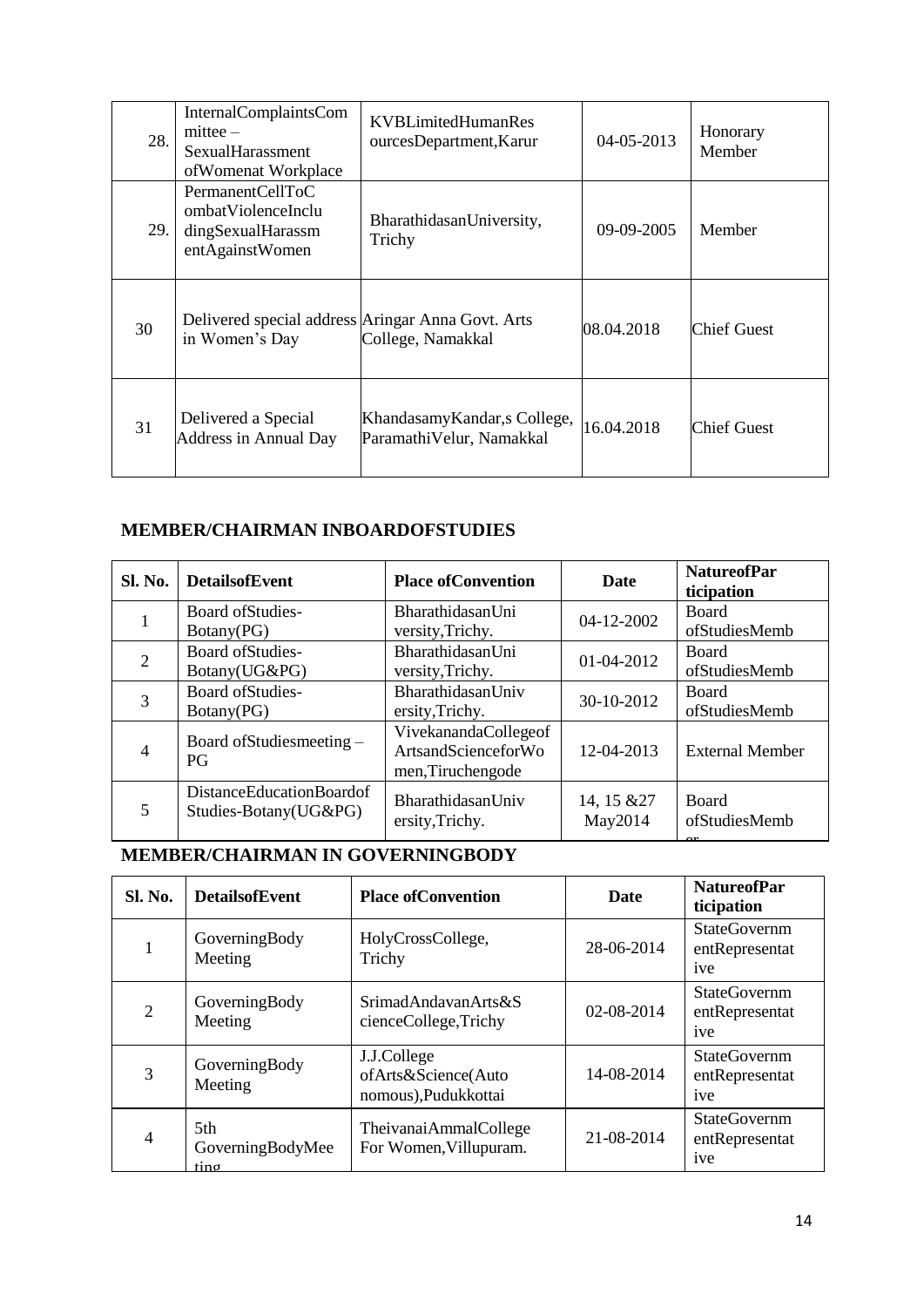| 5      | 44 <sup>th</sup> GoverningBody<br>Meeting      | St.Joseph'sCollege,<br>Tirchy                                    | 19-09-2014                                  | StateGovernm<br>entRepresentat<br>ive        |
|--------|------------------------------------------------|------------------------------------------------------------------|---------------------------------------------|----------------------------------------------|
| 6      | 45 <sup>th</sup> GoverningBody<br>Meeting      | St.Joseph"sCollege,<br>Tirchy                                    | 21-01-2015                                  | <b>StateGovernm</b><br>entRepresentat<br>ive |
| $\tau$ | GoverningBody<br>Meeting                       | Raja<br>SarafojiGovernmentArts<br>College Thaniavur              | 29-01-2015                                  | <b>StateGovernm</b><br>entRepresentat<br>ive |
| 8      | GoverningBody<br>Meeting                       | BishopHeberCollege,<br>Trichy                                    | 13-05-2015                                  | <b>StateGovernm</b><br>entRepresentat<br>ive |
| 9      | GoverningBody<br>Meeting                       | ShrimadAndavanA<br>sramam, Chennai.                              | 01-08-2015                                  | <b>StateGovernm</b><br>entRepresentat<br>ive |
| 10     | GoverningBody<br>Meeting                       | PeriyarE.V.R<br>College, Trichy                                  | 28-09-2015                                  | <b>StateGovernm</b><br>entRepresentat<br>ive |
| 11     | 46 <sup>th</sup> GoverningBody<br>Meeting      | St.Joseph"sCollege,<br>Trichy                                    | 30-09-2015                                  | <b>StateGovernm</b><br>entRepresentat<br>ive |
| 12     | 47 <sup>th</sup> GoverningBody<br>Meeting      | St.Joseph"sCollege,<br>Trichy                                    | 28-01-2016                                  | <b>StateGovernm</b><br>entRepresentat<br>ive |
| 13     | GoverningBody<br>Meeting                       | GovernmentArtsCollege(<br>Autonomous), Karur-5                   | 05-02-2016                                  | <b>StateGovernm</b><br>entRepresentat<br>ive |
| 14     | GoverningBody<br>Meeting                       | J.J.College of Arts<br>andScience(Autonomo<br>us),Trichirappalli | 03-03-2016                                  | <b>StateGovernm</b><br>entRepresentat<br>ive |
| 15     | GoverningBody<br>Meeting                       | HolyCrossCollege(Aut<br>onomous), Trichy.                        | 26-04-2016                                  | <b>StateGovernm</b><br>entRepresentat<br>ive |
| 16     | Meeting of the<br>Syndicate Sub -<br>Committee | <b>Bharathidasan University</b>                                  | 12.03.2018,<br>05.04.2018 and<br>12.04.2018 | Special Invitee                              |

## **B.PARTICIPATION&CONTRIBUTIONINRELEVANTAREASOFHIGHEREDUCATI ON, IFANY:-**

## **ANNEXURE–II**

#### **VISITINGFACULTY**

| Sl.No | <b>Details of Event</b>             | <b>Place of Convention</b>                            | Date       | <b>Nature</b><br>ofParticipatio       |
|-------|-------------------------------------|-------------------------------------------------------|------------|---------------------------------------|
|       | 8 <sup>th</sup> Convocation         | N.K.R.Government<br>ArtsCollege<br>(Women), Namakkal. | 28-04-2013 | DeliveredaP<br>residentialA<br>ddress |
|       | $2^{nq}$ and $3^{r}$<br>Convocation | Sri RengeswararCollegeof<br>Education, Namakkal.      | 04-05-2013 | ParticipatedasC<br>hairperson         |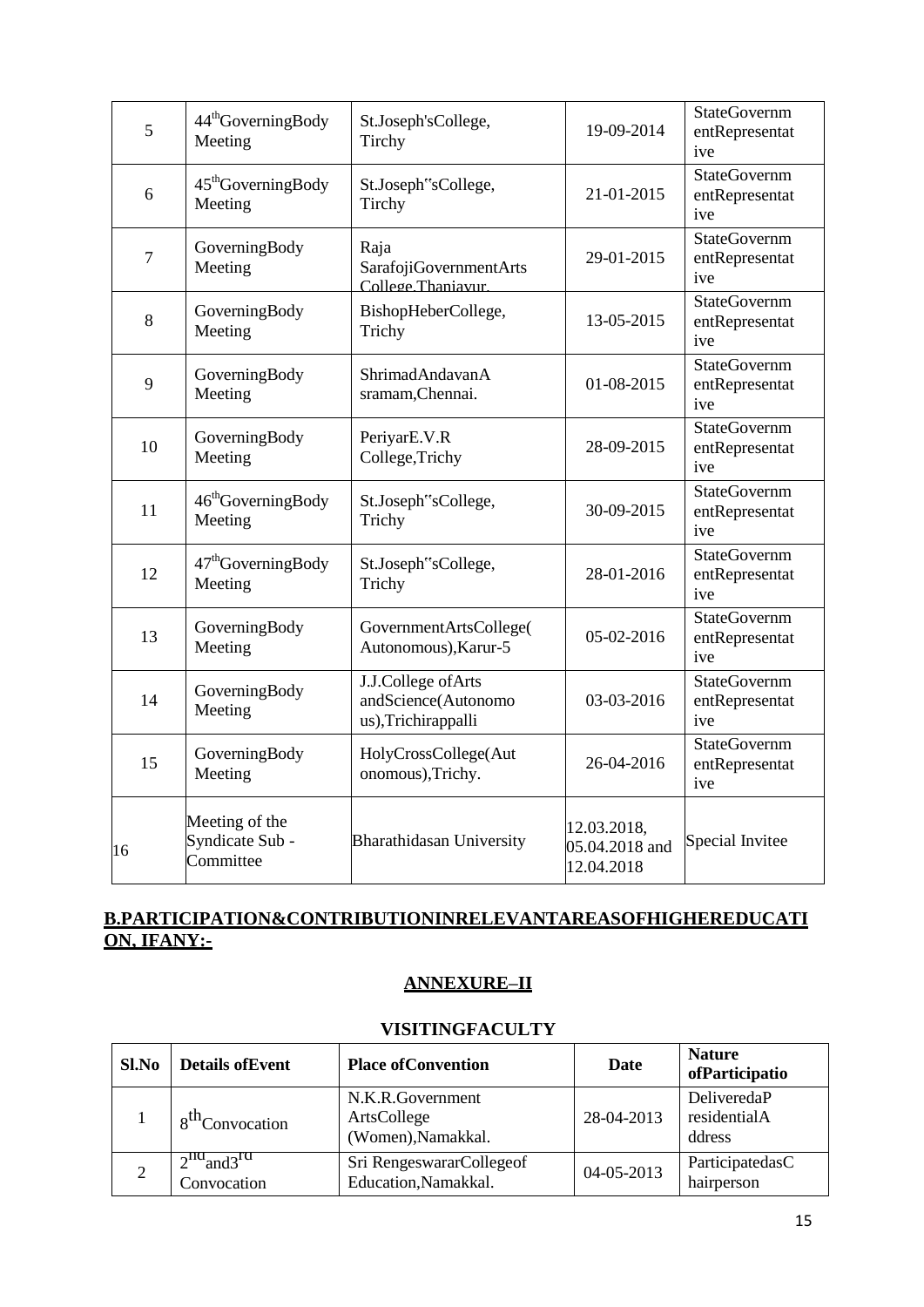| 3              | 12 <sup>th</sup> Convocation            | GovernmentArts<br>College(Autonomous),<br>Karur-5                 | 26-07-2013 | DeliveredPr<br>esidentialAd<br>dress               |
|----------------|-----------------------------------------|-------------------------------------------------------------------|------------|----------------------------------------------------|
| $\overline{4}$ | $4th$ and $5th$ Co<br>nvocation         | Rasamma College<br>ofEducation, Karur                             | 28-07-2013 | DeliveredCon<br>vocationAddr<br>ess                |
| 5              | 13 <sup>th</sup> Convocation            | GovernmentArts<br>College(Autonomous),<br>Karur-5                 | 31-01-2014 | Delivered<br>Welcome<br>andPresidentialA<br>ddress |
| 6              | 6 <sup>th</sup> Convocation             | Jamal MohamedCollegeof<br>TeacherEducation, Trichy                | 05-09-2014 | Deliveredgr<br>aduationday<br>address              |
| $\overline{7}$ | Convocation                             | Jamal<br>MohamedCollege,Trichy.                                   | 08-02-2015 | Deliveredgr<br>aduationday<br>address              |
| 8              | Convocation                             | KadarMohideen<br>College, Adhirampattinam, T<br>hanjavurDistrict  | 05-03-2015 | <b>DeliveredCon</b><br>vocationAddr<br>ess         |
| 9              | Convocation                             | TamilavelUmamaheswar<br>anarKaranthai Arts<br>College, Thanjavur. | 14-03-2015 | DeliveredCon<br>vocationAddr<br>ess                |
| 10             | CertificateDi<br>stribution<br>Function | TheWorld<br>CommunityService<br>Centre. Aalivar                   | 12-01-2015 | PresidingOverth<br>e Certificates                  |
| 11             | Convocation                             | Thiru.V.K.GovernmentArt<br>sCollege, Thiruvarur                   | 26-03-2015 | DeliveredCon<br>vocationAddr<br>ess                |
| 12             | 2012-2013<br>Convocation                | Arignar<br>AnnaGovernmentArtsColleg<br>e, Villupuram              | 31-03-2015 | <b>DeliveredCon</b><br>vocationAddr<br>ess         |
| 13             | 13 <sup>th</sup> Convocation            | GovernmentArts<br>College, Trichy-22                              | 01-04-2015 | <b>DeliveredCon</b><br>vocationAddr<br>ess         |
| 14             | 4 <sup>th</sup> Convocation             | KaliammalCollege<br>ofEducation, Karur                            | 20-06-2015 | DeliveredConvo<br>cationAddress                    |
| 15             | 16 <sup>th</sup> Convocation            | Dhanalakshmi<br>SrinivasanCollege for<br>Women, Perambalur        | 09-04-2016 | DeliveredConvo<br>cationAddress                    |
| 16             | 14 <sup>th</sup> Convocation            | Government arts<br>College, Trichirappalli-22                     | 13-04-2016 | DeliveredConvo<br>cationAddress                    |
| 17             | 1 <sup>st</sup> GraduationDay           | Cheran<br>CollegeofEducatio<br>n, Karur                           | 24-06-2016 | DeliveredConvo<br>cationAddress                    |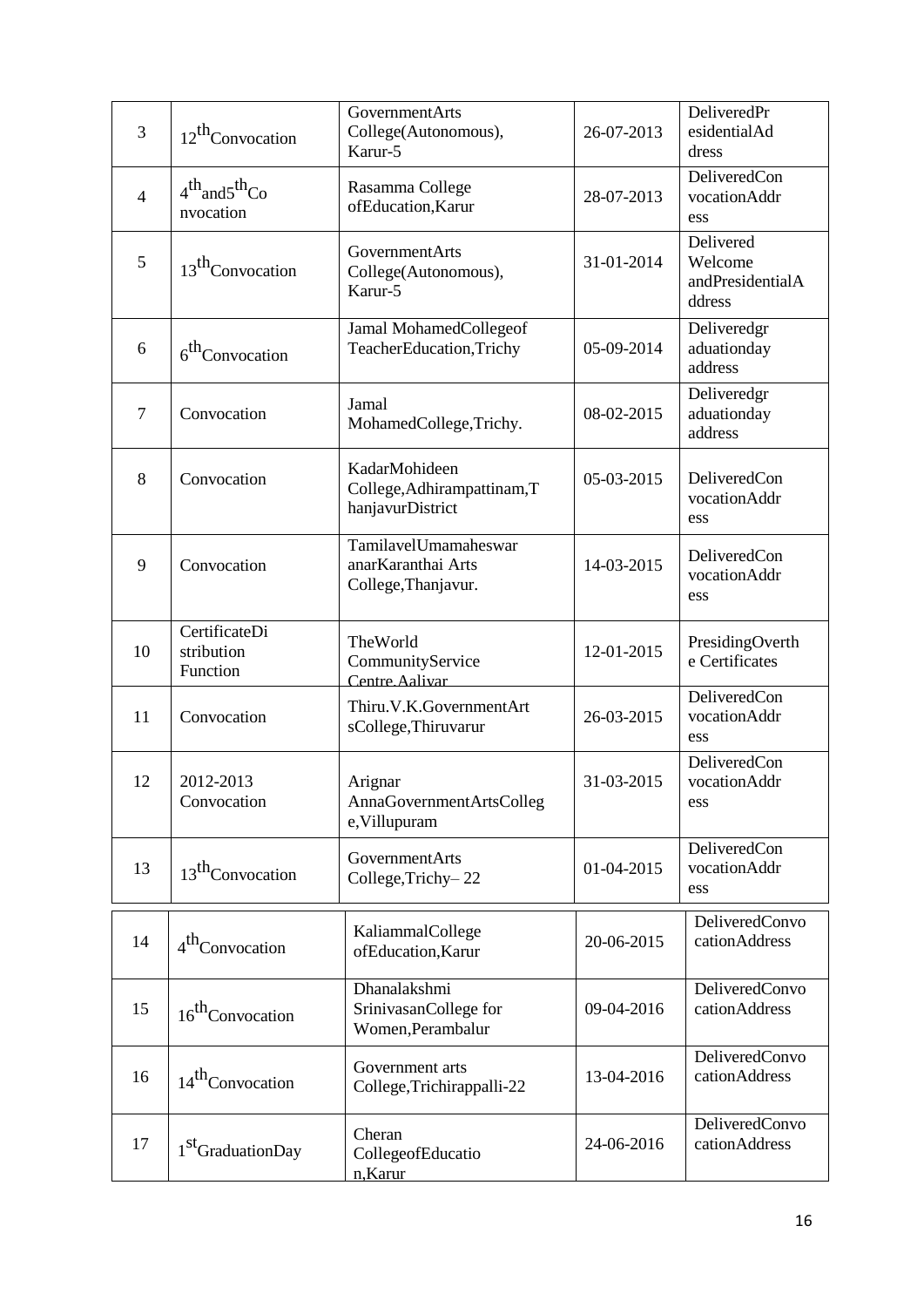| 18 | $17th$ Convocation | KonguCollege<br>of Arts & Science, Karur | 08-04-2017 | DeliveredConvo<br>cationAddress |
|----|--------------------|------------------------------------------|------------|---------------------------------|
|----|--------------------|------------------------------------------|------------|---------------------------------|

#### **RESOURCEPERSON**

| Sl.No          | <b>DetailsofEvent</b>                                | <b>Place of Convention</b>                               | <b>Date</b>                                                        | <b>NatureofPar</b><br>ticipation               |
|----------------|------------------------------------------------------|----------------------------------------------------------|--------------------------------------------------------------------|------------------------------------------------|
| 1              | AllIndiaRadio-<br>ScienceAwarenessSpeec<br>h         | <b>AIR Studio, Trichy</b>                                | 14-08-2001<br>10-01-2002<br>20-11-2002<br>16-12-2003<br>30-05-2005 | Speaker                                        |
| $\overline{2}$ | WorldWomen"sDay                                      | C.S.I.PrayerHall, Karur.                                 | 31-03-2004                                                         | Delivered<br>aSpecialAddres                    |
| 3              | Global<br>SkillsEnhancementProgra                    | Infosys, Mysore                                          | 21-12-2008<br>to<br>03-01-2009                                     | Participated&<br>ExecutedinG<br>AC, Karur      |
| $\overline{4}$ | Women"sDayFunction                                   | GovernmentArtsCollege(<br>Autonomous),<br>Karur-5        | 10-03-2011                                                         | Delivered<br>aSpecialAddres                    |
| 5              | Women"sWelfareand<br>DevelopmentCommittee            | GovernmentArtsCollege(<br>Autonomous), Karur-5           | 30-03-2011                                                         | Co-ordinator                                   |
| 6              | RefresherTraining<br>Programme                       | InfosysBPO<br>LimitedChennai                             | 23-09-2011<br>$\&$<br>24-09-2011                                   | Participated&<br>ExecutedinG<br>AC, Karur      |
| 10             | Women"sDay<br>Celebration                            | N.K.R.Government, Arts<br>College(Women), Namak<br>kal.  | 03-03-2013                                                         | DeliveredP<br>residential<br>Address           |
| 11             | <b>Women's Day</b>                                   | GovernmentArtsCollege(<br>Autonomous),<br>Karur-5        | 03-10-2013                                                         | Delivered<br>Inaugural<br><b>Address</b>       |
| 12             | Yoga for<br>HolisticlifeCourse                       | TempleofConsciousne<br>ss, Aliyar, Pollachi              | 19-11-2013<br>to<br>21-11-2013                                     | Participated&<br>ExecutedinG<br>AC, Karur      |
| 13             | Women'sDevelopment<br>Programme                      | GovernmentArtsCollege(<br>Autonomous),<br>Karur-5        | 23-01-2014                                                         | DeliveredP<br>residential<br><b>Address</b>    |
| 14             | Women's DayCelebration                               | GovernmentArtsCollege(<br>Autonomous),<br>Karur-5        | 08-03-2014                                                         | Delivered<br>Inaugural<br>Address              |
| 15             | <b>BDUNSS WISH</b><br><b>BHEL CSRProject</b>         | BharathidasanUni<br>versity, Trichy                      | 21-11-2014                                                         | Government<br>Nominee                          |
| 16             | Women's DayCelebration                               | PeriyarEVR<br>College(Autonomous)<br>Trichy              | 06-03-2015                                                         | Delivered<br>SpecialA<br>ddress                |
| 17             | ApplicationFormatScrutiny<br>Committee               | BharathidasanUni<br>versity, Trichy                      | 10-03-2015                                                         | Participatedas<br>CommitteeMe<br>mber          |
| 18             | Discussion on<br>FormulationofNewEducation<br>Policy | TANSCHEHall,<br>LadyWillingtonColleg<br>eCampus, Chennai | 18-09-2015                                                         | Participated&<br>FormulatedSy<br><b>llabus</b> |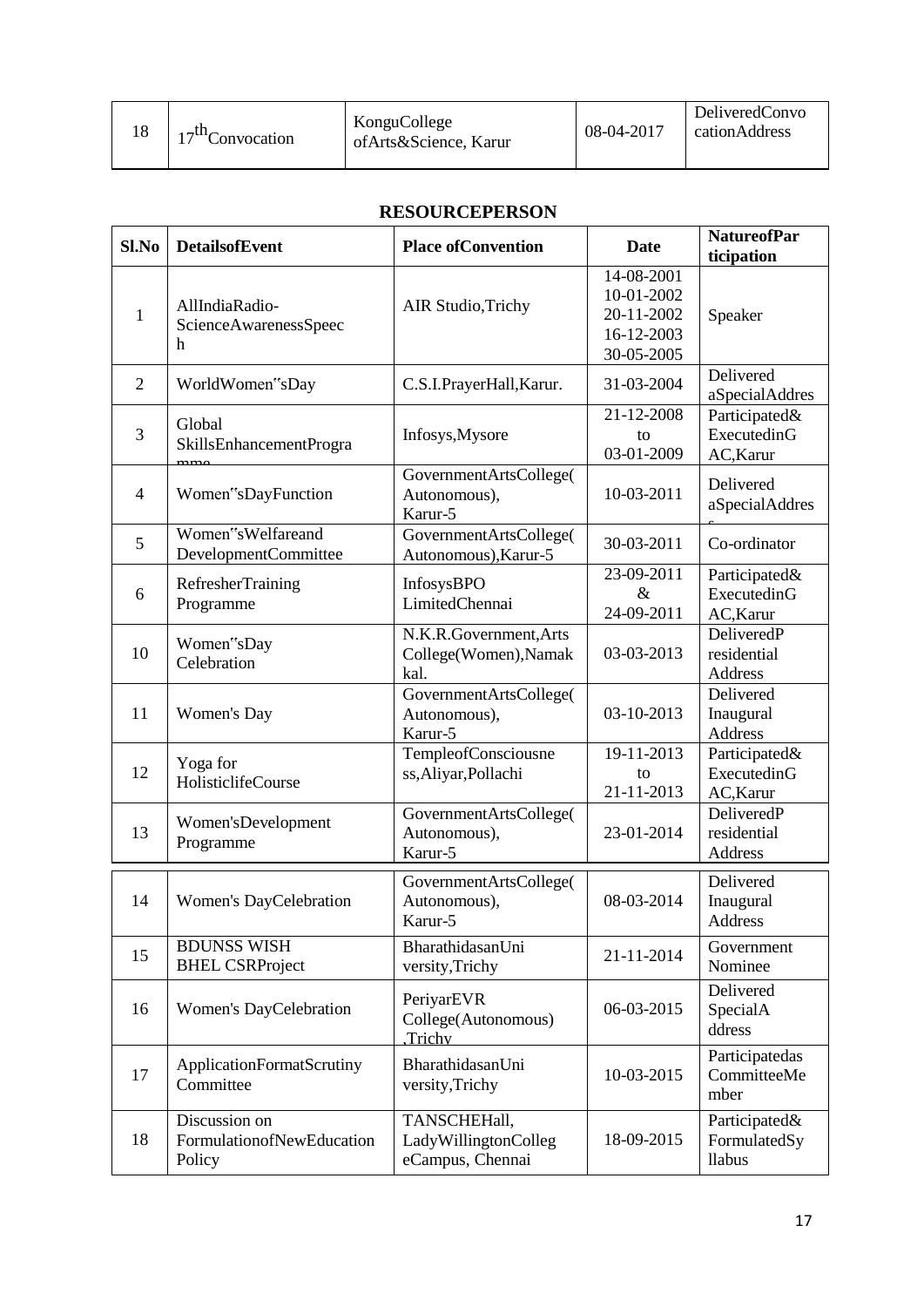| 19 | <b>BDUNSS WISHBHELCSR</b><br>InaugurationFunction                    | Bharathidasan<br>University, Tri<br>chy                         | 26-02-2015 | Participatedas<br>Chairperson         |
|----|----------------------------------------------------------------------|-----------------------------------------------------------------|------------|---------------------------------------|
| 20 | Antiragging -<br>DistrictlevelCommitteeMee<br>ting                   | DistrictCollectorOffice,T<br>richy.                             | 10-09-2015 | Convenorofthe<br>CommitteeMeet<br>ing |
| 21 | College Day                                                          | SubhashakthiCollegeof<br>$Arts\&$<br>Science, Kulithalai, Karur | 12-01-2016 | ChiefGuest<br>Address                 |
| 22 | 50 <sup>th</sup> Sports dayfunction                                  | PeriyarEVR<br>College(Autonomous)                               | 01-04-2016 | ChiefGuest<br><b>Address</b>          |
| 23 | <b>BDUNSS WISHBHELCSR</b><br>Womeninvolved in Sanitation<br>&Hygiene | Bharathidasan<br>University, Tri<br>chy                         | 03-05-3016 | Participatedas<br>CommitteeMe<br>mber |

#### **ACHIEVEMENTSOTHERS**

| Sl.<br>No.     | <b>DetailsofEvent</b>                                                                                   | <b>Place of Convention</b>                                                                                             | <b>Date</b> | <b>NatureofPar</b><br>ticipation                                  |
|----------------|---------------------------------------------------------------------------------------------------------|------------------------------------------------------------------------------------------------------------------------|-------------|-------------------------------------------------------------------|
| 1.             | Accredited,,A"GradeStatusb<br>y NAAC $(3.17$ outof4)                                                    | GovernmentArtsCollege<br>(Autonomous), Karur-5                                                                         | 05-05-2014  | Principal                                                         |
| $\overline{2}$ | GovernmentFundAlloc<br>ationFor<br>32NewClassRooms& 1<br>Lab.Construction (Rs.<br>$4,49,48,000/-$       | ChiefMinisterannounced<br>aspointNo.272 at<br>Collector<br>andSP"sConferencehelda<br>tChennaiintheyearDecem<br>ber2013 | 05-03-2014  | Principal                                                         |
| 3              | GetLandfromBharathidasa<br>nUniversityto<br>constructnewRJDOfficeFor<br>TrichyRegion(Rs. 1.64<br>Crore) | BharathidasanUniversit<br>y, Kajamalai Campus                                                                          | 05-05-2016  | RegionalJoint<br>Director                                         |
| $\overline{4}$ | To<br>GetfundfromKarurVysya<br>BankforRoadSideParkRs.1                                                  | GovernmentArtsCollege(<br>Autonomous),<br>Karur-5                                                                      | 19-06-2014  | Principal                                                         |
| 5              | <b>Armed Forces</b><br>FlagDayFund<br>Collection                                                        | TrichyRegion                                                                                                           | 2015 & 2016 | FlagDayAmountCo<br>llected<br>FromVariousColleg<br>esabove3 Lakhs |
| 6              | GotSecondPrize<br>inRevolverShootin<br>g                                                                | State Level18 <sup>th</sup><br>ProfessionalandSportsMe<br>etforTamilnaduHomeGua<br>rds2004,Vellore                     | 14-11-2004  | DeputyAreaC<br>ommander                                           |
| $\overline{7}$ | Principal'sOfficeFunction<br>withSolarPower                                                             | GovernmentArtsCollege<br>(Autonomous),<br>Karur-5                                                                      | 14-03-2014  | Installed                                                         |
| 8              | <b>WSHG</b><br>CanteenInstalla<br>tion                                                                  | GovernmentArtsCollege<br>(Autonomous), Karur-5                                                                         | 14-02-2014  | Principal                                                         |
| 9              | Scuba Diving                                                                                            | Andaman                                                                                                                | 10-02-2017  | Participant                                                       |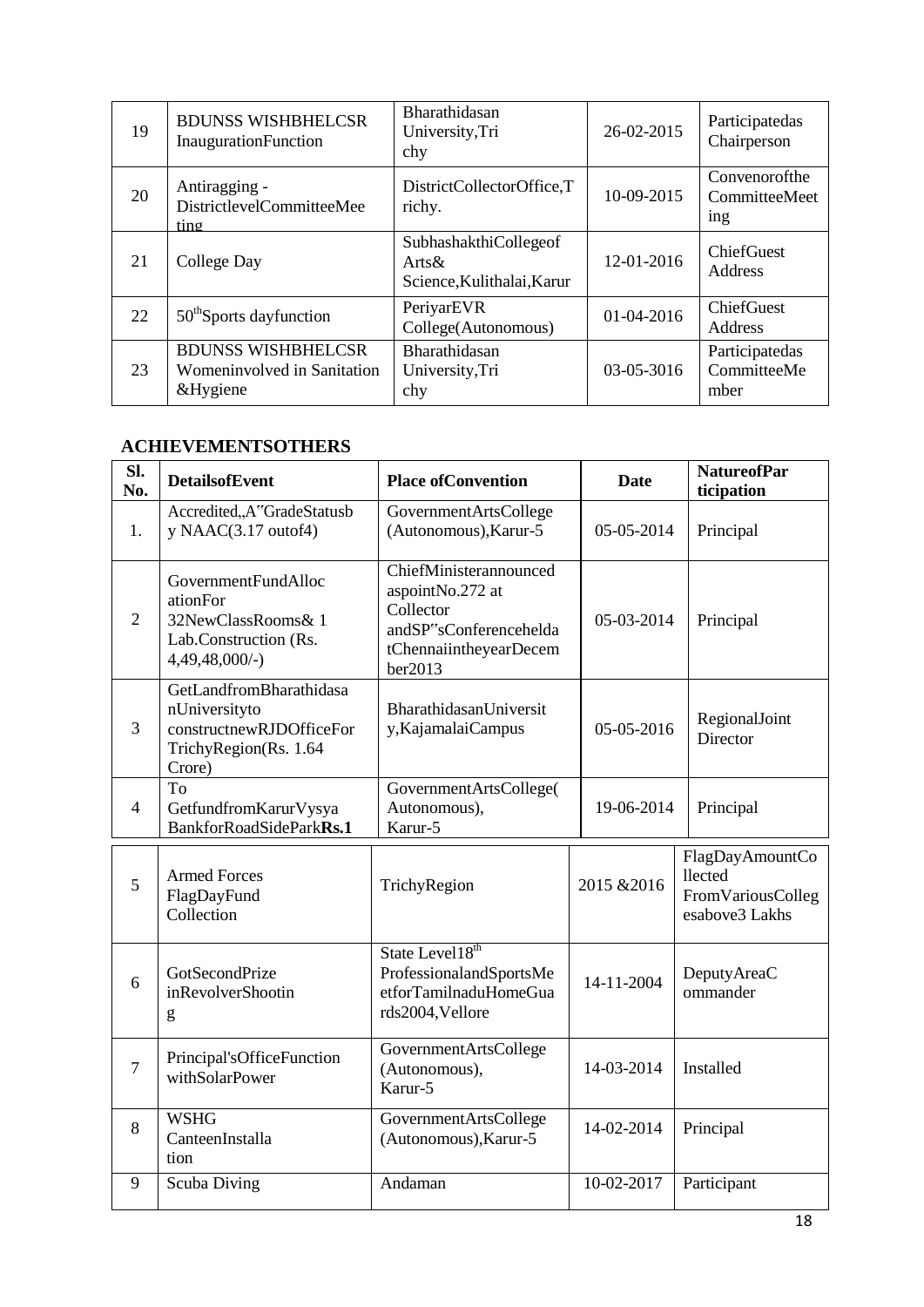### **ENQUIRYCOMMITTEEMEMBER**

| Sl.<br>No.       | <b>DetailsofEvent</b>                 | <b>Place of Convention</b>                 | <b>Date</b> | <b>NatureofPar</b><br>ticipation |
|------------------|---------------------------------------|--------------------------------------------|-------------|----------------------------------|
| 1.               | InternalComplaintC<br>ommitteeMeeting | Hyderabad&Chennai                          | 19-08-2017  | Member                           |
| 2.               | EnquiryCommittee                      | BharathidasanUniversity,<br>Trichirappalli | 10-06-2017  | EnquiryCo<br>mmitteeM<br>ember   |
| 3.               | EnquiryCommittee                      | BharathidasanUniversity,<br>Trichirappalli | 27-05-2017  | EnquiryCo<br>mmitteeM<br>ember   |
| $\overline{4}$ . | EnquiryCommittee                      | BharathidasanUniversity,<br>Trichirappalli | 06-05-2017  | EnquiryCo<br>mmitteeM<br>ember   |

#### **APPRECIATION/HONORS FROM VARIOUS ACADEMIC/GOVERNMENTSECTORS**

| Sl.No.         | <b>DetailsofEvent</b>                                                      | <b>Place of Convention</b>                        | <b>Date</b>                    | <b>NatureofPar</b><br>ticipation     |
|----------------|----------------------------------------------------------------------------|---------------------------------------------------|--------------------------------|--------------------------------------|
| 1              | SenateMeeting                                                              | BharathidasanUniversity,<br>Trichy.               | 19-07-2014                     | ParticipatedasS<br>enateMember       |
| $\overline{2}$ | SenateMeeting                                                              | PeriyarUniversity,Salem                           | 2013-14                        | ParticipatedasS<br>enateMember       |
| 3              | <b>BloodDonationCamp</b>                                                   | Karur                                             | 14-02-2014                     | DonorinBlood<br><b>DonationCamp</b>  |
| $\overline{4}$ | <b>NSSCamp</b>                                                             | GovernmentArtsCollege,<br>Karur                   | 09-03-2001<br>to<br>18-03-2001 | AssistantNSSPO                       |
| 5              | LokSabhaElec<br>tions2009                                                  | <b>SPof</b><br>Police, Karur<br><b>District</b>   | 20-05-2009                     | <b>DeputyAreaCom</b><br>mander(HG)   |
| 6              | AssemblyElect<br>ions2011                                                  | Home Guard,<br>ADGPofficeCampus,Ch<br>ennai       | 19-04-2011                     | <b>DeputyAreaCom</b><br>mander(HG)   |
| $\overline{7}$ | Appreciationfor23rdSt<br>ateLevelHomeGuards<br>Professional&SportsM<br>eet | Home Guard,<br>ADGPofficeCampus,Ch<br>ennai       | 06-01-2012                     | DeputyArea<br>Commander              |
| 8              | Eye<br>DonationAwaren<br>essCamp                                           | GovernmentArtsCollege(<br>Autonomous),<br>Karur-5 | 14-08-2013                     | Participatedas<br><b>Chief Guest</b> |